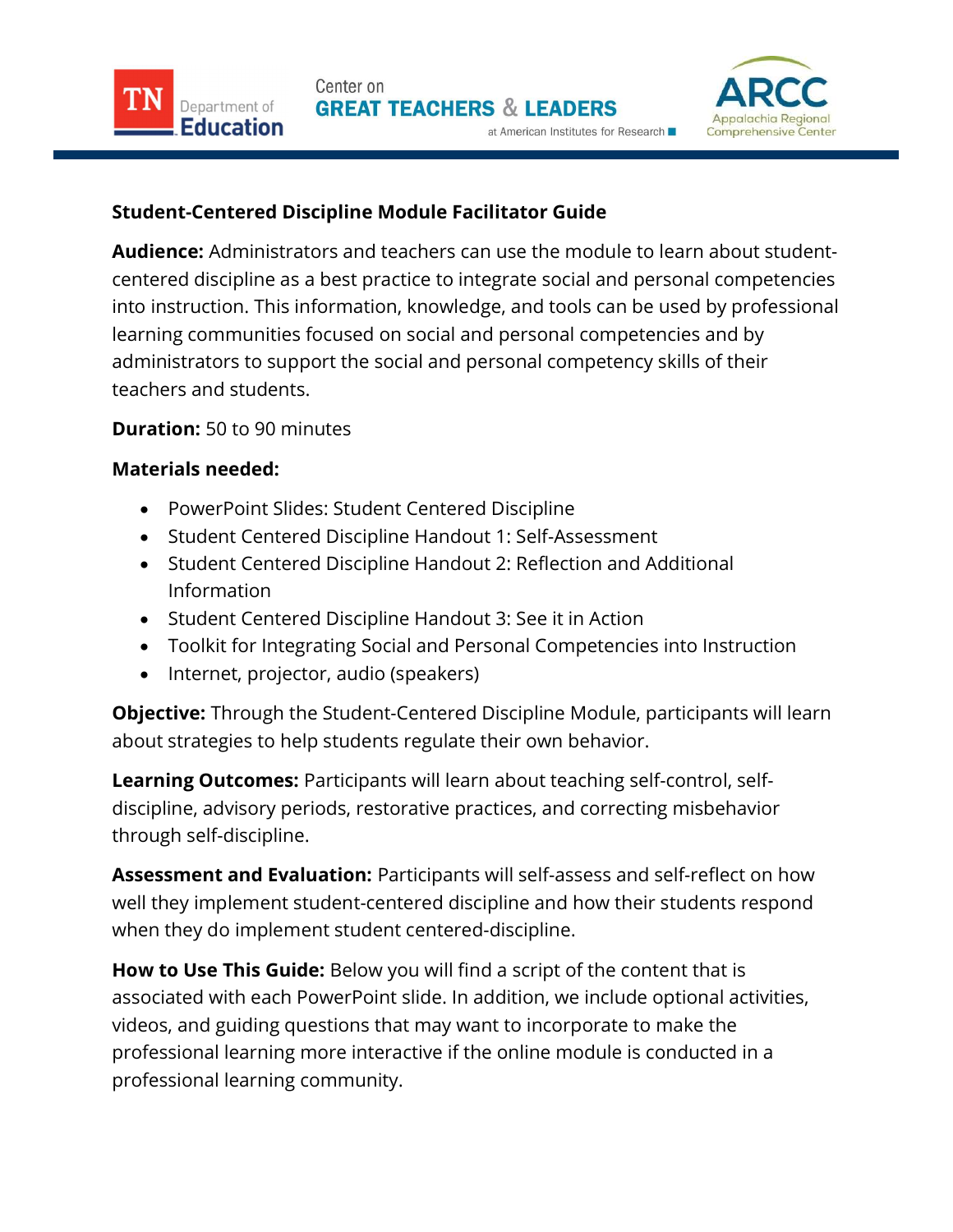**Audio Option**: There are two options to disseminate the PowerPoint. You can use the PowerPoint found on YouTube provides audio, in which a narrator takes you through the presentation. Conversely, you can use the PLC version, in which the script for the narration can be found below. The PLC version also allows for a narration to play if preferred.

| <b>Materials</b>                   | <b>Content</b>                                                                                                                                                                                                                                                                                                                                                                                                                                                                                                                                                                                                                                                              | <b>Time</b>               |
|------------------------------------|-----------------------------------------------------------------------------------------------------------------------------------------------------------------------------------------------------------------------------------------------------------------------------------------------------------------------------------------------------------------------------------------------------------------------------------------------------------------------------------------------------------------------------------------------------------------------------------------------------------------------------------------------------------------------------|---------------------------|
| Slide 1                            | Introduction:                                                                                                                                                                                                                                                                                                                                                                                                                                                                                                                                                                                                                                                               | $\overline{2}$            |
|                                    | Would you like to increase your instructional time and<br>reduce the amount of time you spend on discipline? Do<br>you ever find yourself reacting to student misbehavior,<br>rather than proactively addressing it? Student discipline<br>has the potential to take up a lot of any teacher's time<br>and can harm the environment in a classroom,<br>particularly if teachers are not fair or consistent with<br>their students.                                                                                                                                                                                                                                          | minutes                   |
| <b>Optional</b><br><b>Activity</b> | Think about the person who had the greatest impact on<br>you, that is the one person you respected the most.<br>What allowed you to feel this way?<br>What is one word that would describe what was<br>special about this person?<br>When this person challenged you, when you did<br>$\bullet$<br>something wrong or weren't living up to your<br>potential, how did this person treat you?                                                                                                                                                                                                                                                                                | 5<br>minutes              |
| Slide 2                            | <b>Importance of Student Centered Discipline</b><br>Students are more likely to follow classroom rules when<br>they feel as though they have a voice in classrooms. In a<br>survey administered to almost 90,000 Tennessee<br>middle and high school students in 2013-14, less than<br>half reported that they felt as though they had a voice<br>in the disciplinary process. This included students<br>having a chance to tell their side of the story or having<br>an opportunity to learn from their mistakes. In addition,<br>only about half of the students who responded agreed<br>that school rules and consequences were applied<br>equally between all students. | $\overline{2}$<br>minutes |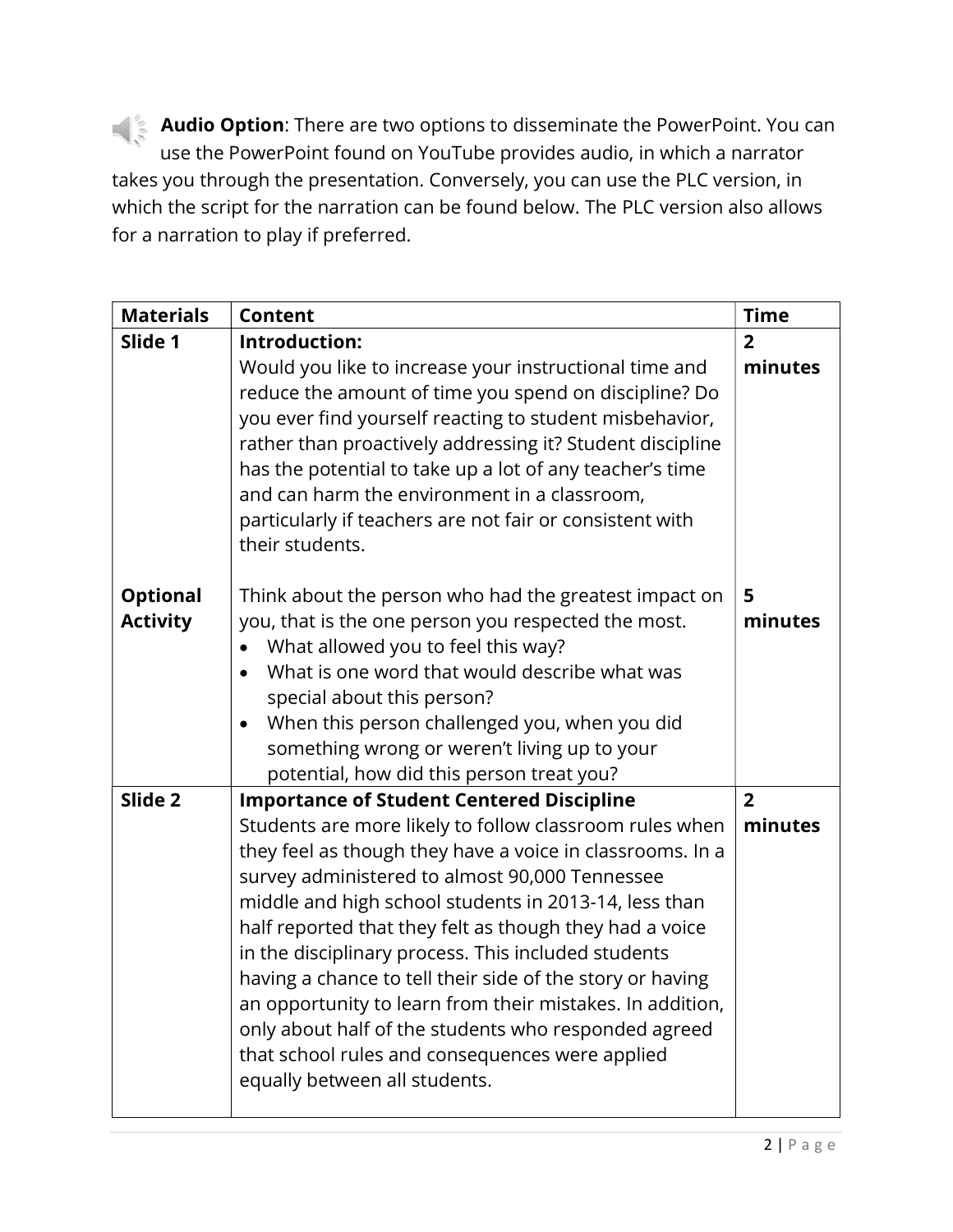| <b>Student Voices Video</b><br>https://www.youtube.com/watch?v=9lllaTksKtw                                                                                                                                                                                                                                                                                                                                                                                                                                                                                                                                                                                                                                                                                                                                                                           | 4<br>minutes                                       |
|------------------------------------------------------------------------------------------------------------------------------------------------------------------------------------------------------------------------------------------------------------------------------------------------------------------------------------------------------------------------------------------------------------------------------------------------------------------------------------------------------------------------------------------------------------------------------------------------------------------------------------------------------------------------------------------------------------------------------------------------------------------------------------------------------------------------------------------------------|----------------------------------------------------|
| <b>Ten Teaching Practices: Student Centered Discipline</b><br>Student-Centered Discipline is the first learning module<br>in the social and personal competency series. If you<br>haven't already, you can review the Introduction to<br>Social and Personal Competency module to learn more<br>about the goal and purpose of this series. Each of the<br>10 modules in this series has been developed around<br>one of the 10 teaching practices that promote social<br>and personal competencies as described in the<br>Tennessee Toolkit, Incorporating Social and Personal<br>Competencies Into Classroom Instruction and Educator<br>Effectiveness: A Toolkit for Tennessee Teachers and<br>Administrators.                                                                                                                                     | $\overline{2}$<br>minutes                          |
| Refer to Toolkit for Incorporating Social and<br><b>Personal Competencies into Classroom Instruction</b><br>for overview<br>See page 8 and 10-13                                                                                                                                                                                                                                                                                                                                                                                                                                                                                                                                                                                                                                                                                                     |                                                    |
| <b>Introduction to Student-Centered Discipline</b><br>Student-centered disciplinary practices are built on the<br>idea that students are able to regulate their own<br>behavior when they are provided the necessary tools,<br>resources, and skills. To do this, you can help students<br>develop the skills to manage themselves. You can<br>implement practices that help prevent misbehavior<br>from occurring and provide students opportunities to<br>correct their own behavior. The aim is to keep students<br>engaged in learning, rather than using exclusionary<br>disciplinary practices that remove students from the<br>learning environment. As such, student-centered<br>discipline suggests that disciplinary practices are a<br>learning process rather than a punitive process.<br>The goal of this module is to provide you with | $\overline{2}$<br>minutes                          |
|                                                                                                                                                                                                                                                                                                                                                                                                                                                                                                                                                                                                                                                                                                                                                                                                                                                      | knowledge, tools, and resources that will help you |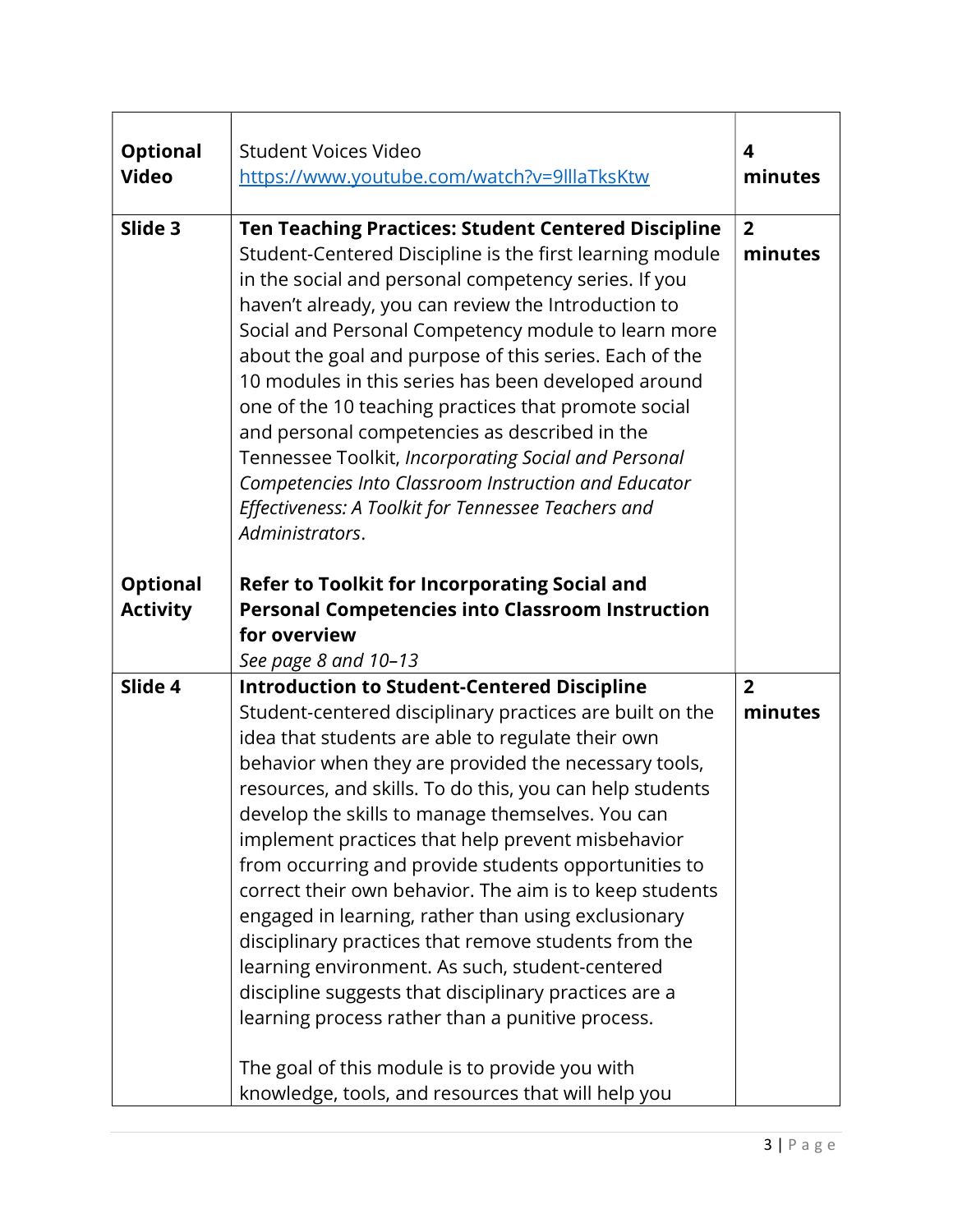|                   | implement student-centered disciplinary practices that                                                                                                                                                                                                                                                                                                                                                                                                                                                                                                                                                                                                                                                                                     |                         |
|-------------------|--------------------------------------------------------------------------------------------------------------------------------------------------------------------------------------------------------------------------------------------------------------------------------------------------------------------------------------------------------------------------------------------------------------------------------------------------------------------------------------------------------------------------------------------------------------------------------------------------------------------------------------------------------------------------------------------------------------------------------------------|-------------------------|
|                   | support student engagement in learning. Be sure to<br>download the handouts that accompany this module so                                                                                                                                                                                                                                                                                                                                                                                                                                                                                                                                                                                                                                  |                         |
|                   | you can use them as you work through it.                                                                                                                                                                                                                                                                                                                                                                                                                                                                                                                                                                                                                                                                                                   |                         |
| Slide 5           | <b>Objectives for This Module</b>                                                                                                                                                                                                                                                                                                                                                                                                                                                                                                                                                                                                                                                                                                          | $\overline{\mathbf{3}}$ |
|                   | Currently, most exclusionary disciplinary practices, such<br>as suspensions and removal from classrooms, do not<br>occur because of violence or serious misconduct.<br>Rather, they occur because of nonviolent infractions,<br>including disrespectful behavior, dress code violations,<br>and disruptions to the classroom. Unfortunately,<br>students who get suspended are more likely to drop<br>out of school or become more alienated in school,<br>regardless of the type of infractions that resulted in<br>their suspension. However, when schools use more<br>positive practices to discipline, students are more likely<br>to engage in the classroom, reduce negative behaviors,<br>improve behavior, and do better in class. | minutes                 |
|                   | Through this module, you'll learn how the development<br>of social and personal competency skills relate to<br>student-centered discipline practices. You'll also learn<br>practices you can implement in your own classroom<br>that will keep students in schools. You'll finish up by<br>developing action steps for implementing student-<br>centered disciplinary practices in your classroom.                                                                                                                                                                                                                                                                                                                                         |                         |
| <b>Optional</b>   | Think about your current disciplinary practices. What                                                                                                                                                                                                                                                                                                                                                                                                                                                                                                                                                                                                                                                                                      | 5                       |
| <b>Discussion</b> | are some common practices that you enact in your<br>classroom that help students develop self-discipline?                                                                                                                                                                                                                                                                                                                                                                                                                                                                                                                                                                                                                                  | minutes                 |
| Slide 6           | <b>Benefits for Students</b>                                                                                                                                                                                                                                                                                                                                                                                                                                                                                                                                                                                                                                                                                                               | $\overline{2}$          |
|                   | Social and personal skills are the foundation of student-<br>centered discipline. In other words, when students are<br>more aware of themselves and others, manage their<br>own behavior and their interactions with others, and<br>make responsible decisions, they are more capable of<br>behaving in the classroom setting.                                                                                                                                                                                                                                                                                                                                                                                                             | minutes                 |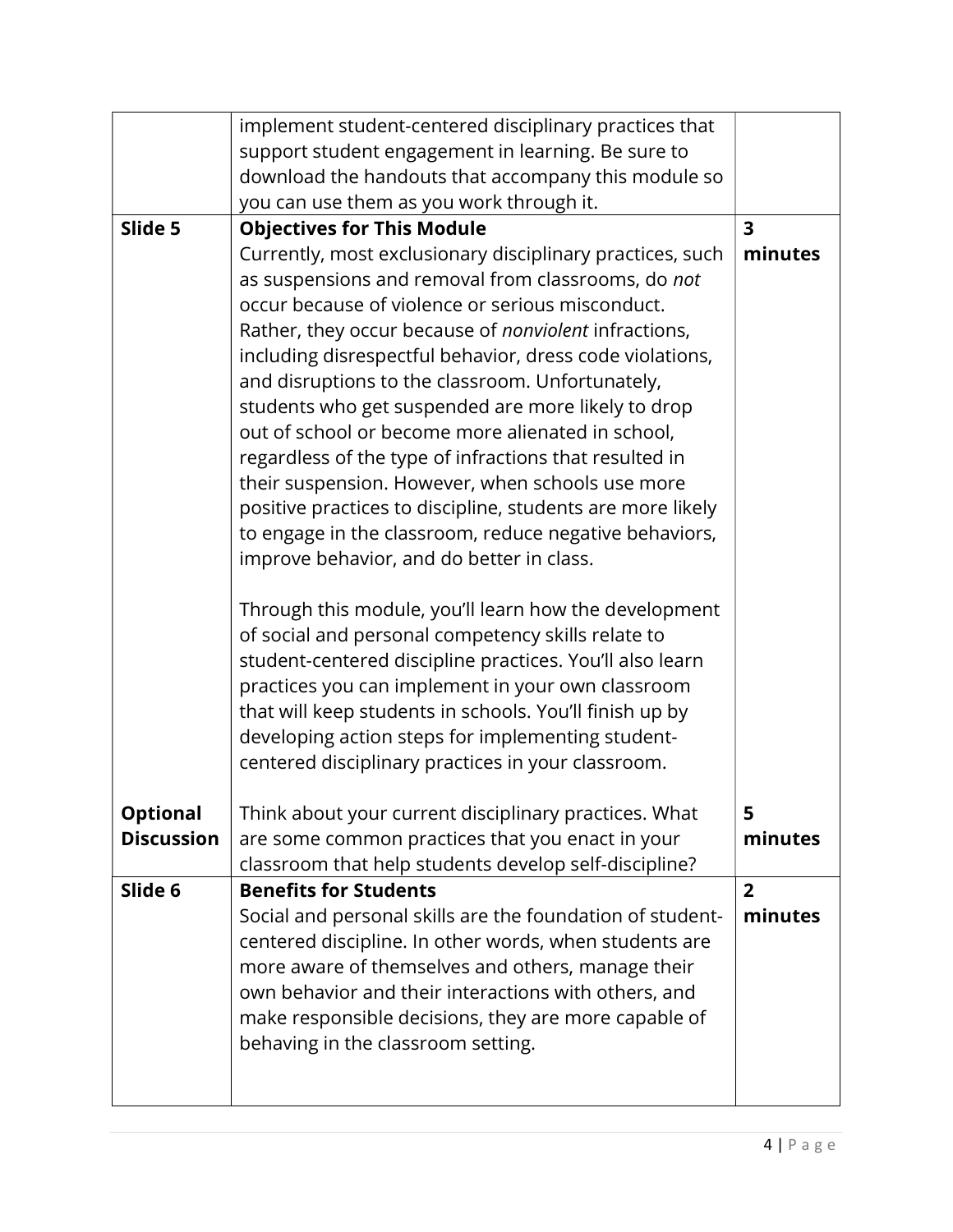|                   | themselves in the classroom? If it's helpful, reflect on<br>your use of student-centered discipline practices in a |                |
|-------------------|--------------------------------------------------------------------------------------------------------------------|----------------|
|                   | influence how students behave and manage                                                                           |                |
|                   | practices impact their academic work? How do they                                                                  |                |
|                   | in your disciplinary process? How do your disciplinary                                                             |                |
| <b>Handout 1</b>  | your own classroom. How much say do students have                                                                  |                |
| <b>Refer to</b>   | how student-centered the disciplinary practices are in                                                             |                |
|                   | Before you get started, take a few minutes to reflect on                                                           | minutes        |
| Slide 8           | Self-Assessment and Self-Reflection                                                                                | $\overline{2}$ |
|                   | category within the TEAM Rubric.                                                                                   |                |
|                   | consistent with the "Significantly Above Expectations"                                                             |                |
|                   | use student-centered discipline in a way that is                                                                   |                |
|                   | Educator Rubric. This module will help you learn how to                                                            |                |
|                   | and respectful culture components of the TEAM General                                                              |                |
|                   | Similarly, it aligns with the managing student behavior                                                            |                |
|                   | behavior to follow through with set expectations.                                                                  |                |
|                   | centered discipline, students are regulating their own                                                             |                |
|                   | expectations component, given that with student-                                                                   |                |
|                   | student-centered discipline can be seen with the                                                                   |                |
|                   | Model, sometimes referred to as TEAM. For example,                                                                 |                |
|                   | components of the Tennessee Educator Acceleration                                                                  |                |
|                   | Student-centered discipline is reflected within                                                                    | minutes        |
| Slide 7           | <b>Alignment to TEAM Evaluation</b>                                                                                | $\overline{2}$ |
|                   | do you need to help you determine the effect?                                                                      |                |
|                   | develop self-discipline? What other pieces of evidence                                                             |                |
|                   | that allows you to know your practices help students                                                               |                |
|                   | they have on your students. What evidence do you have                                                              |                |
|                   | practices you implement, think about the effect that                                                               |                |
|                   | Thinking back at the previous discussion about the                                                                 | minutes        |
| <b>Discussion</b> |                                                                                                                    | 5              |
| <b>Optional</b>   | while at the same time making good decisions.                                                                      |                |
|                   | themselves when handling the daily stressors of school,                                                            |                |
|                   | and procedures, exhibit positive behaviors, and manage                                                             |                |
|                   | students are more apt to buy in to the classroom rules                                                             |                |
|                   | when you use student-centered discipline. For example,                                                             |                |
|                   | practices, students are more likely to apply these skills                                                          |                |
|                   | your implementation of student-centered disciplinary                                                               |                |
|                   | Because social and personal skills are so connected to                                                             |                |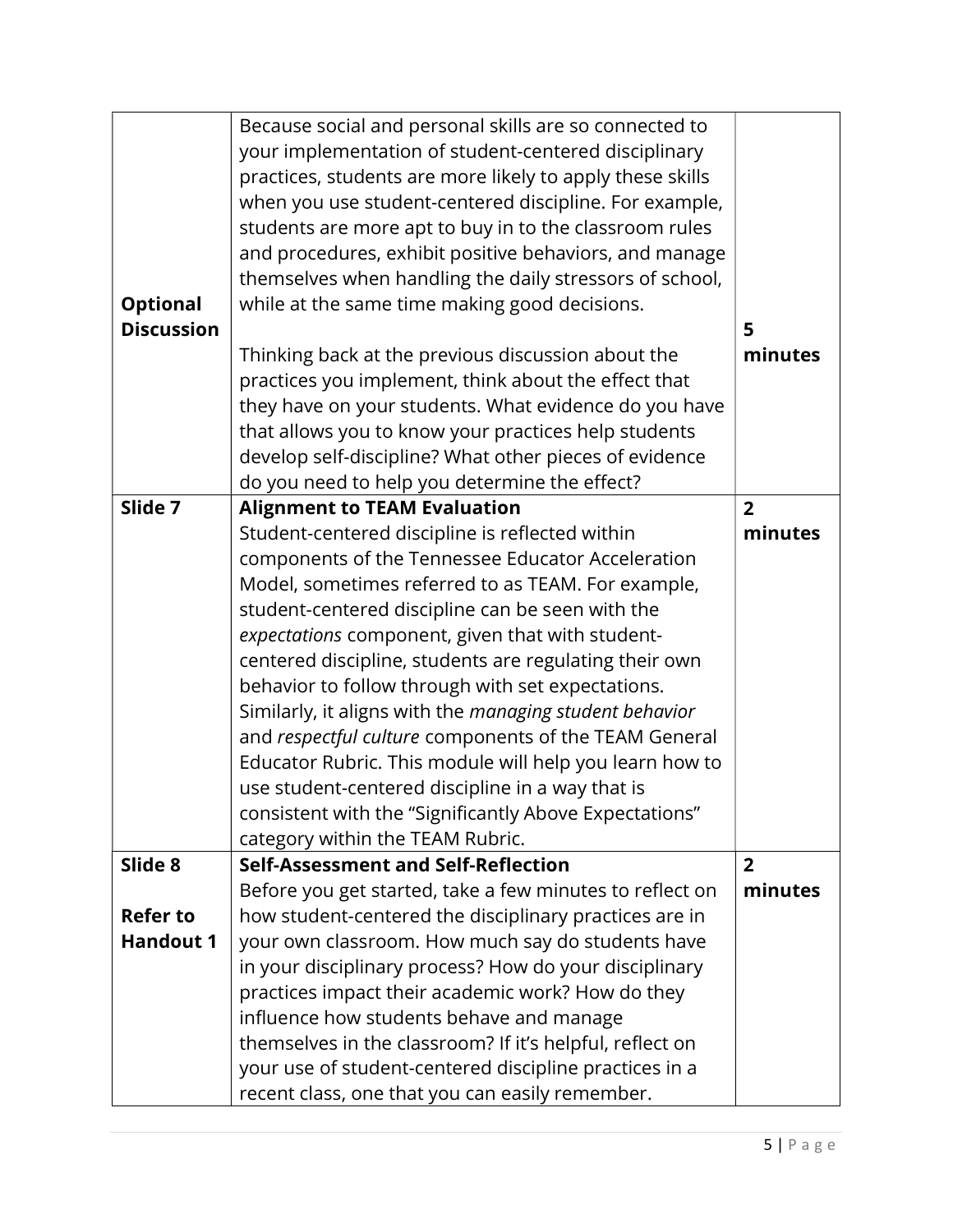| <b>Activity</b><br><b>Optional</b><br><b>Activity</b>           | Otherwise, try to think more holistically about your use<br>of student-centered disciplinary practices during a<br>typical day.<br>Have participants complete Handout 1: Student-<br>Centered Discipline Self-Assessment<br>Have teachers identify the aspects of student-centered<br>they think they are the best at, and need some<br>improvements on. Have them identify those behaviors<br>that they notice in their students, and those that they<br>do not. Provide teachers an opportunity to share these                                                                                                                                                             | 5<br>minutes<br>5<br>minutes                              |
|-----------------------------------------------------------------|------------------------------------------------------------------------------------------------------------------------------------------------------------------------------------------------------------------------------------------------------------------------------------------------------------------------------------------------------------------------------------------------------------------------------------------------------------------------------------------------------------------------------------------------------------------------------------------------------------------------------------------------------------------------------|-----------------------------------------------------------|
| Slide 9<br><b>Refer to</b><br><b>Handout 2</b><br><b>Videos</b> | reflections if they feel comfortable.<br><b>See It in Action</b><br>Now that you've reflected on your own use of student-<br>centered discipline, take a deeper look at student-<br>centered discipline in action. Select one of the short<br>videos based on whether you're interested in viewing<br>an elementary or secondary classroom, or perhaps<br>both! As you watch the video, pay close attention to<br>how the teacher proactively supports students to<br>manage their own behavior.<br>Student-Centered Discipline in the Elementary School:<br>https://youtu.be/hEcfVJy8Bsc<br>Student-Centered Discipline in the High School:<br>https://youtu.be/UBSlWfYihUY | $\overline{2}$<br>minutes<br>6<br>minutes<br>6<br>minutes |
| <b>Activity:</b>                                                | Have participants complete the reflection questions in<br>Handout 2, See It in Action Reflections.                                                                                                                                                                                                                                                                                                                                                                                                                                                                                                                                                                           | 5<br>minutes                                              |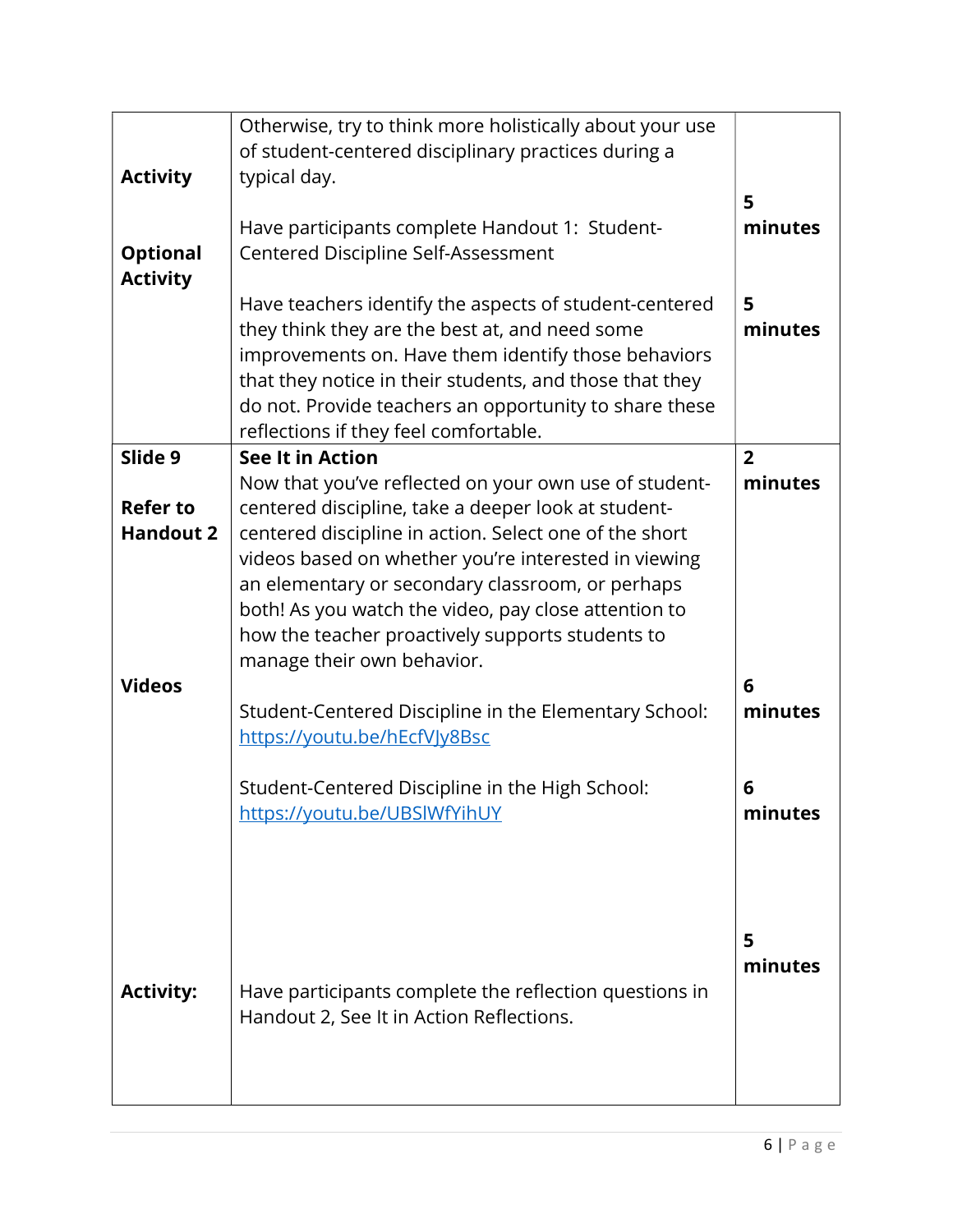| <b>Optional</b> | <b>Hendersonville High School Advisory Groups</b>        | 6              |
|-----------------|----------------------------------------------------------|----------------|
| <b>Video</b>    | https://youtu.be/5jrwVatpDXY                             | minutes        |
| <b>Ideas</b>    | <b>White County High School Climate Crew</b>             | 4              |
|                 | https://youtu.be/v4MoAiycq 0                             | minutes        |
| Slide 10        | <b>Exploring Student-Centered Discipline</b>             | $\overline{2}$ |
|                 | In the second half of this module, we will focus on what | minutes        |
|                 | student-centered disciplinary practices are and          |                |
|                 | potential ways to enact them in your classroom.          |                |
|                 | Student-centered disciplinary practices refer to those   |                |
|                 | set of practices that you can implement in the           |                |
|                 | classroom or school that help students take              |                |
|                 | responsibility for their behavior and learn to manage    |                |
|                 | themselves without you having to guide their behavior.   |                |
| Slide 11        | <b>Exploring Student-Centered Discipline</b>             | $\overline{2}$ |
|                 | According to George Bear, a leading expert in self-      | minutes        |
|                 | discipline, there are three distinct but overlapping     |                |
|                 | components of classroom discipline that support all      |                |
|                 | students. These three components include developing      |                |
|                 | self-discipline, preventing problem behaviors, and       |                |
|                 | correcting problem behaviors. Although distinct, the     |                |
|                 | practices that support each of the three components      |                |
|                 | work together to enhance student's ability to manage     |                |
|                 | themselves. It is important to note that preventing      |                |
|                 | problems or correcting problem behaviors does not        |                |
|                 | mean you're helping students develop self-discipline.    |                |
|                 | Rather, self-discipline involves helping students manage |                |
|                 | themselves and understanding the reasons to              |                |
|                 | demonstrate positive behaviors.                          |                |
| Slide 12        | <b>Student-Centered Discipline</b>                       | $\overline{2}$ |
|                 | A key feature of student-centered discipline is the      | <b>Minutes</b> |
|                 | creation of an environment that distributes power        |                |
|                 | evenly between teachers and the students. To do this,    |                |
|                 | your disciplinary approach can't be too authoritarian,   |                |
|                 | where you have all the power. Nor can your disciplinary  |                |
|                 | approach be too passive, in which you attempt to be      |                |
|                 | your students' friends and let your students have        |                |
|                 | primary control of the classroom.                        |                |
|                 |                                                          |                |
|                 |                                                          |                |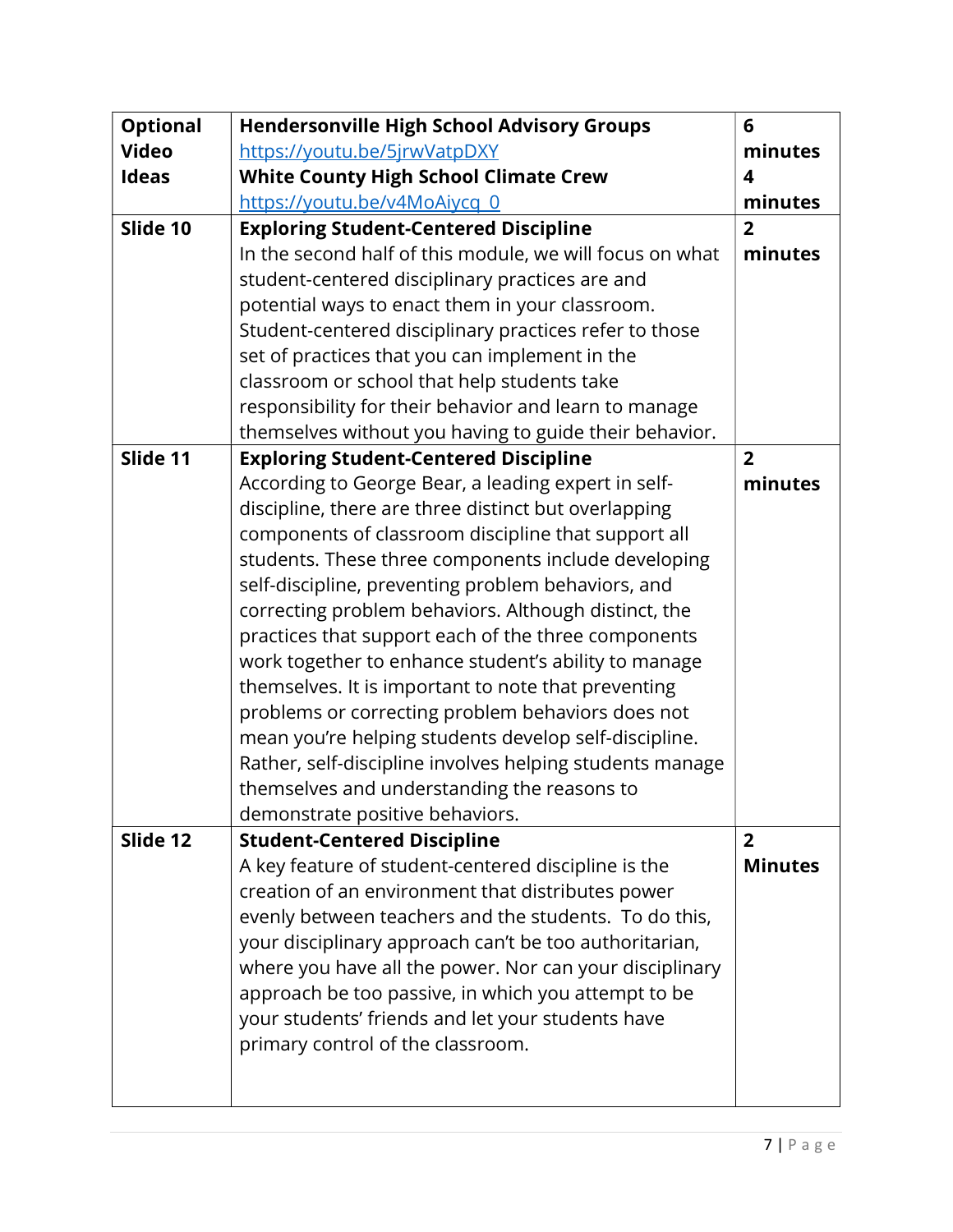|                 | When you use student-centered discipline, there is a        |                |
|-----------------|-------------------------------------------------------------|----------------|
|                 | balance of power and respect among you and your             |                |
|                 | students. A balanced approach avoids using extrinsic        |                |
|                 | rewards and punishments to maintain control and             |                |
|                 |                                                             |                |
|                 | order, and invites students to be active participants in    |                |
|                 | the management of the classroom. In those instances         |                |
|                 | when you do need to discipline - because there may be       |                |
|                 | times you will need to discipline students-a student-       |                |
| <b>Video</b>    | centered approach to discipline maintains the student's     |                |
|                 | dignity and self-worth. This module will show you how.      | $\overline{2}$ |
|                 |                                                             | minutes        |
|                 |                                                             |                |
|                 | <b>Balance and Power in Student-Centered Discipline:</b>    |                |
|                 | https://youtu.be/AXGu5DBzOdo                                |                |
| <b>Optional</b> |                                                             |                |
| <b>Activity</b> | Did anything strike you about this video?                   |                |
|                 |                                                             | 1 minute       |
| Slide 13        | <b>General Principals</b>                                   | 3              |
|                 | Before getting into specific student-centered               | minutes        |
|                 | disciplinary practices, there are some general principles   |                |
|                 |                                                             |                |
|                 | of student-centered discipline to review.                   |                |
|                 | Be clear, concise, and consistent. When providing           |                |
|                 | instructions and expectations, whether for specified        |                |
|                 |                                                             |                |
|                 | behaviors, a procedure, or an assignment, use as few        |                |
|                 | words as you can. Students can only process so many         |                |
|                 | directions at one time. Get to the point in as few          |                |
|                 | directions as possible. In addition, be consistent in       |                |
|                 | those rules and expectations.                               |                |
|                 |                                                             |                |
|                 | <b>Focus on the behavior, not the student. If a student</b> |                |
|                 | does misbehave or deviate from expectations, focus on       |                |
|                 | correcting the behavior the student exhibited, not the      |                |
|                 | student. For example, avoid saying something like,          |                |
|                 | "Brandon, you're such a bad kid," but rather say,           |                |
|                 |                                                             |                |
|                 | "Brandon, when you talk out of turn, your classmates        |                |
|                 | can't hear instructions."                                   |                |
|                 |                                                             |                |
|                 | Involve students in making and enforcing rules.             |                |
|                 | When you develop the rules, and when you enforce the        |                |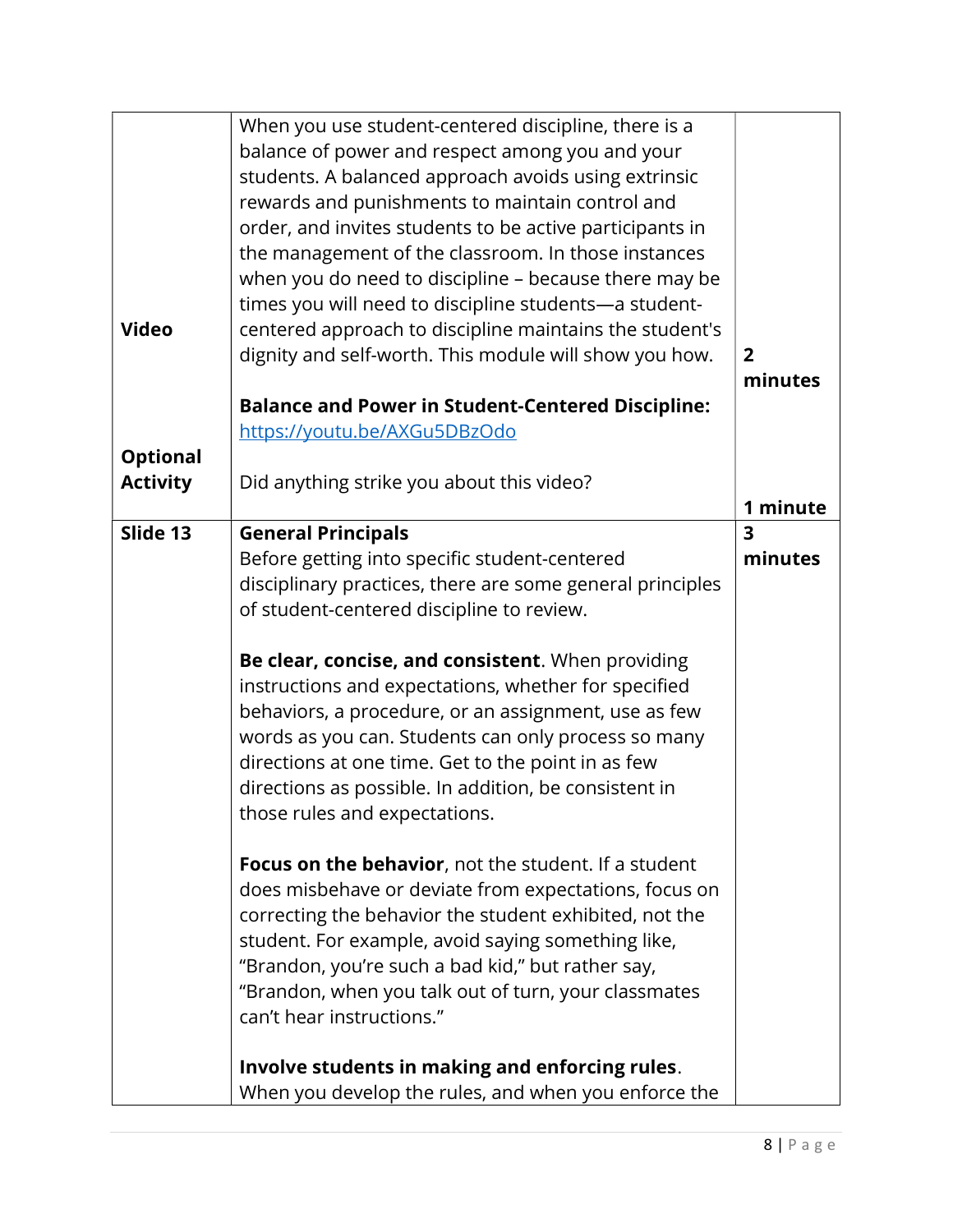|                                      | rules, involve the students. This helps students buy in to<br>the disciplinary system in your classroom. When<br>students engage in the process, they're more likely to<br>monitor themselves and each other.<br>Align the consequences with the behaviors. Ensure<br>that consequences are aligned with behaviors-both<br>positive and negative. For example, if students are able<br>to finish their group project early, reward them with<br>some time to work on a project of their choosing.<br>Conversely, if a student makes a mess in the room, he<br>or she needs to help you organize the books in your<br>room. |              |
|--------------------------------------|----------------------------------------------------------------------------------------------------------------------------------------------------------------------------------------------------------------------------------------------------------------------------------------------------------------------------------------------------------------------------------------------------------------------------------------------------------------------------------------------------------------------------------------------------------------------------------------------------------------------------|--------------|
|                                      | Know who you and your students are. Remember<br>that student behavior is generally motivated by<br>satisfying basic human needs such as safety,<br>competence, or relationships. When students<br>misbehave, it's often an attempt to satisfy one of those<br>needs. Try to take steps to better understand your<br>students and to determine why they are behaving the<br>way that they are.                                                                                                                                                                                                                              |              |
| <b>Optional</b><br><b>Discussion</b> | <b>Don't take it personally.</b> Don't take it personally when<br>they misbehave.<br>Don't enact discipline when students are<br>emotionally charged. Finally, don't try to resolve<br>disciplinary infractions when a student is emotionally<br>charged. Wait until the student calms down prior to<br>solving the problem or setting consequences. You may                                                                                                                                                                                                                                                               | 7<br>minutes |
|                                      | need to provide a safe space for the student to calm<br>down.<br>Which of these principles align best tor your teaching<br>practice? Why do you think this aligns best to your<br>practice compared to other practices?                                                                                                                                                                                                                                                                                                                                                                                                    |              |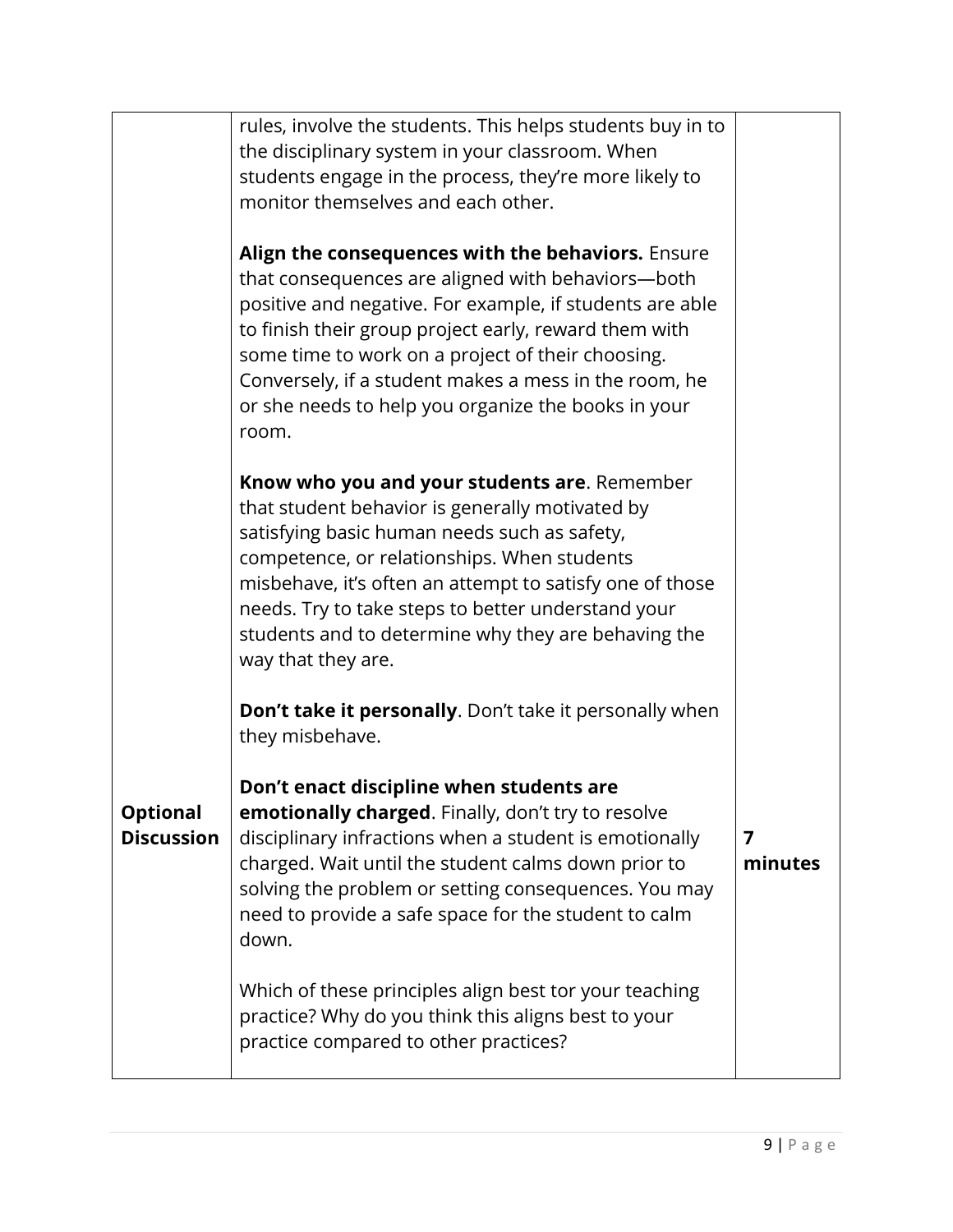| Slide 14         | <b>Student-Centered Disciplinary Practices</b>                                                                    | $\overline{2}$          |
|------------------|-------------------------------------------------------------------------------------------------------------------|-------------------------|
|                  | There are many types of practices that teachers can use                                                           | minutes                 |
| <b>Refer to</b>  | to support a student-centered disciplinary approach.                                                              |                         |
| <b>Handout 3</b> | This module highlights five of these approaches. The                                                              |                         |
|                  | descriptions provided in this module are only meant to                                                            |                         |
|                  | be an overview of each of these practices. You may                                                                |                         |
|                  | want to dig deeper into any one of these approaches by                                                            |                         |
|                  | following some of the links to resources, programs, and                                                           |                         |
|                  | practices found in Handout 3, Reflection and Additional<br>information.                                           |                         |
| <b>Activity</b>  |                                                                                                                   |                         |
|                  | The five approaches you'll explore in this module are                                                             |                         |
|                  | teaching self-control, self-discipline, advisory periods,                                                         |                         |
|                  | restorative practices, and correcting misbehavior                                                                 |                         |
|                  | through self-discipline. It is important to note that these                                                       |                         |
|                  | practices can work in combination with other                                                                      |                         |
|                  | schoolwide approaches to discipline, such as positive                                                             |                         |
|                  | behavioral interventions and supports or PBIS.                                                                    |                         |
|                  |                                                                                                                   |                         |
|                  |                                                                                                                   |                         |
|                  | Handout 3: Reflection and Additional Information                                                                  |                         |
| Slide 15         | <b>Teaching Self-Control</b>                                                                                      | $\overline{\mathbf{3}}$ |
|                  | The first student-centered disciplinary practice is about                                                         | minutes                 |
|                  | supporting students' development of self-control. Self-                                                           |                         |
|                  | control is one's ability to stop automatic responses to                                                           |                         |
|                  | social cues. To develop self-control, students can use                                                            |                         |
|                  | strategies to stop these automatic responses and                                                                  |                         |
|                  | control their emotions, cognition, and behavior.                                                                  |                         |
|                  | Students can exhibit self-control with minor tasks, such                                                          |                         |
|                  | as waiting in line or paying attention, as well as with<br>more intensive experiences, such as bullying, a friend |                         |
|                  | moving away, or getting a bad grade.                                                                              |                         |
|                  |                                                                                                                   |                         |
|                  | Some principles that will help you support students'                                                              |                         |
|                  | development of self-control include:                                                                              |                         |
|                  |                                                                                                                   |                         |
|                  | Maintain an orderly, predictable learning                                                                         |                         |
|                  | environment. When students are in a well-organized                                                                |                         |
|                  | classroom and know set expectations, they're more                                                                 |                         |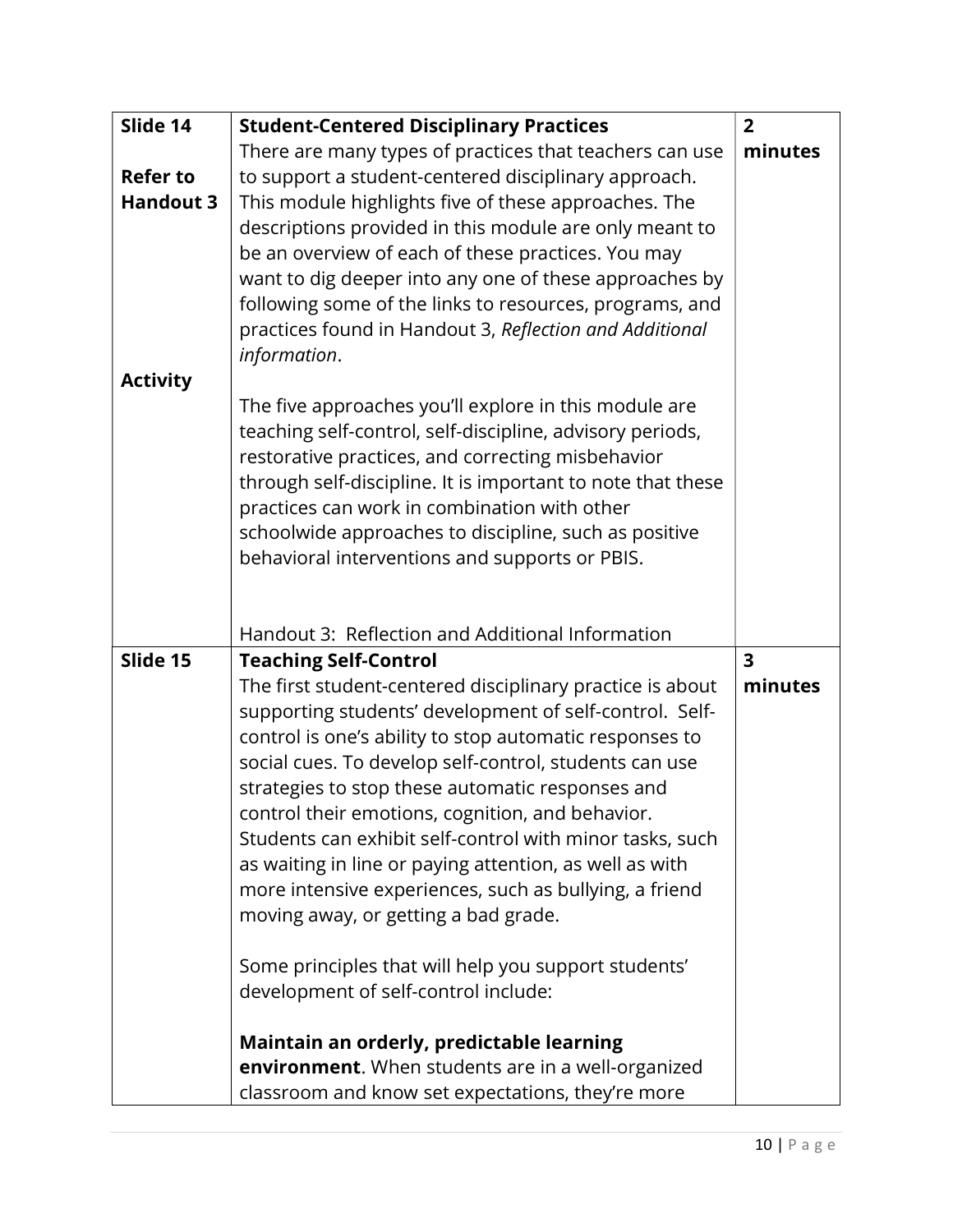likely to exhibit self-control because they'll be well rehearsed at meeting the expectations of the classroom.

Notice student behaviors. Students are more likely to become impulsive when they become emotionally charged. It's important to help students notice their behaviors and their emotions, particularly when they become more intense.

**Redirect student behaviors**. When students lose focus or make a minor infraction, a simple redirective would be appropriate. For example, you may want to remodel the expectations of the behavior, use nonverbal cues, or use redirecting language. Redirecting language can consist of concise, objective statements used to get students back on track. You can learn more about it in module 2 on teacher language. If students lose control in more severe ways, such as yelling, screaming, or being violent, you can provide students an opportunity to take a break, separate from the group, or lose a privilege.

Help students problem solve. After students have calmed down or have had a chance to process the situation that led them to lose self-control—whether a small or large event—help the students identify ways to maintain their self-control. To do that, help them identify the cue that led them to lose self-control. You also can identify strategies that can help them remain calm or avoid the cue all together. In addition, help students identify goals to improve their behavior, and provide strategies for students to monitor their own behavior. If the situation is more severe, you may want to develop a behavior contract or have a problem-solving conference to address the behavior.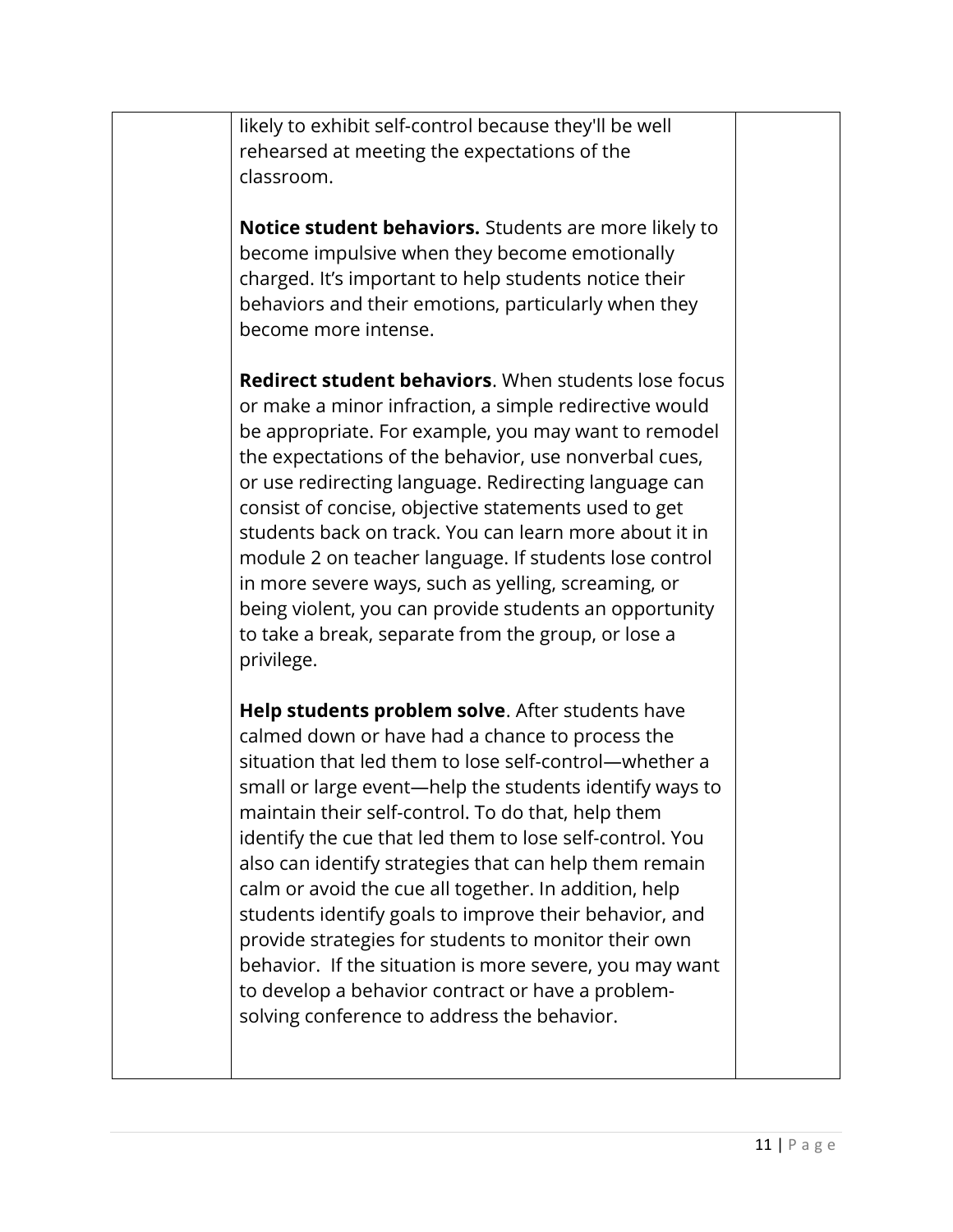| <b>Optional</b><br><b>Activity</b> | <b>Reflect and take action.</b> Have students reflect on their<br>goals and monitor their progress to determine if they're<br>meeting their goals or if they need to modify them. If<br>their behavior was disruptive to anyone, this also may<br>be a time that the student apologies and works on<br>improving relationships with you, students, or other<br>adults.<br>Identify a process that your school or your grade-level<br>can use to help students learn to self-manage, and<br>determine ways in which you can teach and implement<br>this strategy with your students.                                                                                                                                                                                                                                                                                                                                                                                                                                                                                                                                                                                                                                                                                                                                                                                                                                        | 20<br>minutes                      |
|------------------------------------|----------------------------------------------------------------------------------------------------------------------------------------------------------------------------------------------------------------------------------------------------------------------------------------------------------------------------------------------------------------------------------------------------------------------------------------------------------------------------------------------------------------------------------------------------------------------------------------------------------------------------------------------------------------------------------------------------------------------------------------------------------------------------------------------------------------------------------------------------------------------------------------------------------------------------------------------------------------------------------------------------------------------------------------------------------------------------------------------------------------------------------------------------------------------------------------------------------------------------------------------------------------------------------------------------------------------------------------------------------------------------------------------------------------------------|------------------------------------|
| Slide 16                           | <b>Self-Discipline</b><br>According to discipline expert George Bear in his book<br>School Discipline and Self-Discipline: A Practical Guide to<br>Promoting Prosocial Student Behavior, self-discipline<br>requires students to make decisions about how to<br>behave and take responsibility for those choices. Self-<br>discipline goes beyond self-control, however, because<br>students make decisions in a socially and morally<br>responsible way. The motivation for their behavior is<br>intrinsic. They behave appropriately because they feel<br>they ought to. It's different from extrinsic motivation,<br>where student behavior is influenced by receiving a<br>reward or through fear of punishment. Bear states that<br>self-discipline will look differently as students grow<br>older and as their cognitive abilities develop; however,<br>all students can develop some degree of self-discipline.<br>Bear provides four interrelated steps to developing self-<br>discipline. These include:<br><b>Realize that social and moral issues exist.</b> To do this,<br>students learn to recognize that there are particular<br>situations in which they should process what is<br>happening and understand the situation before acting<br>upon it. They can do this by learning how to pay<br>attention to social cues and to read a situation. In<br>addition, you can teach them about common problems | $\overline{\mathbf{3}}$<br>minutes |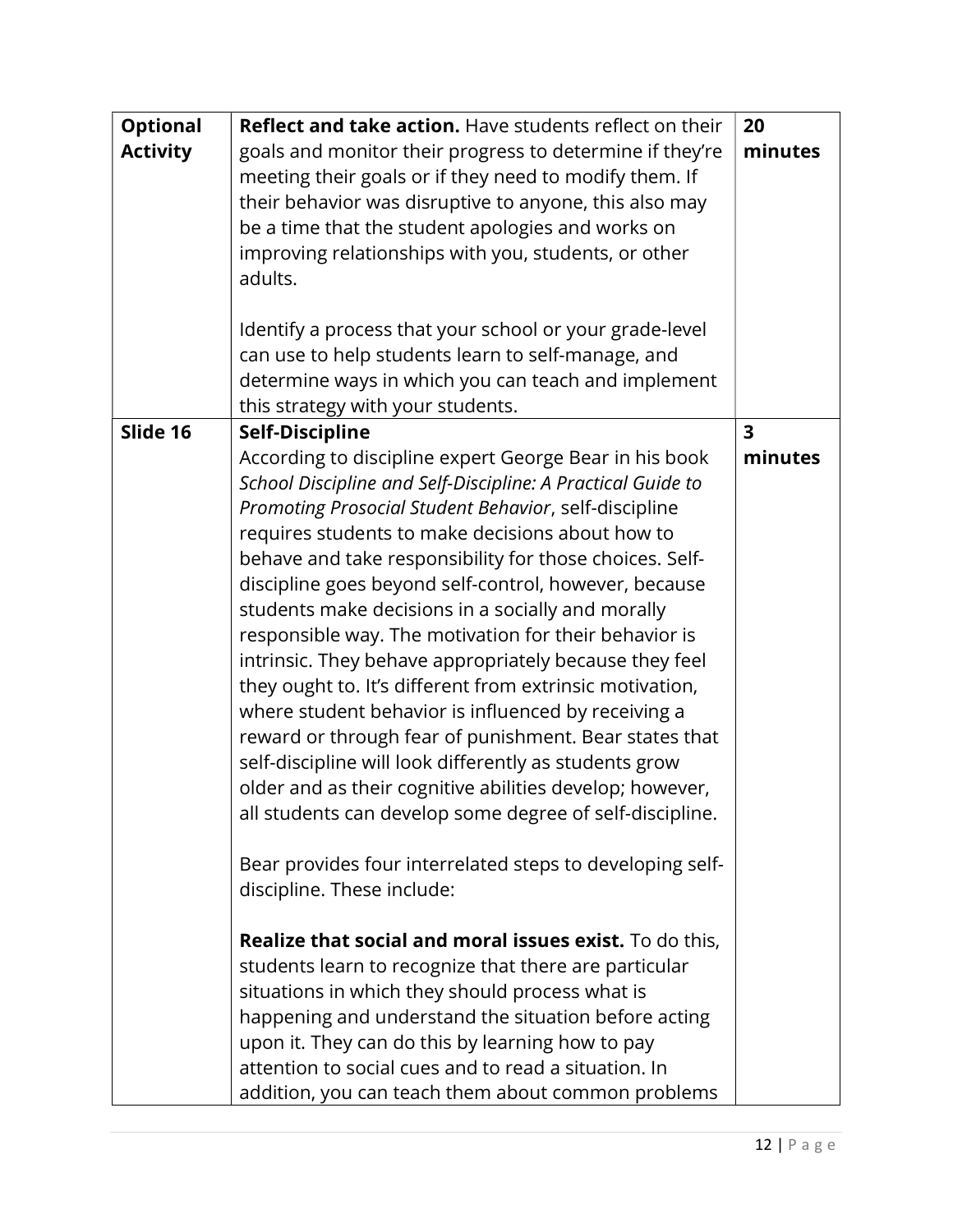or dilemmas that occur in the world. In other words, first help students become aware of the world around them.

**Discuss how one ought to behave**. Students have learned how to behave in particular contexts, such as following rules and expectations in school. More aggressive or antisocial students may be more motivated by more external rewards or to avoid receiving punishment. Therefore, it's important to help aggressive and more antisocial students internalize intrinsic motivations to their behavior and provide students opportunities to learn how to take responsibility for their own behavior.

 Determine and analyze behavioral choices. Students generally know the multiple behavior choices they can make; however, sometimes they still make poor decisions. There are multiple reasons why students might not behave in a responsible way. They might not think it's their responsibility, or there might be environmental factors, such as peer pressure, or conflicting goals and values. Because of these multiple conflicting factors, it's important to review these behavior choices with students to help them make responsible decisions.

**Act on the decision.** In the final step, Bear states that students need to have and be fluent in social and personal skills and attitudes to make responsible decisions. For example, you may help students develop coping and resilience skills. Similarly, you may help students develop self-efficacy, believing that they can accomplish their goals. In any case, it is important to help students have the necessary skills to enact their choice. Each of the modules in this series provides information on helping students develop social and personal skills. When you're done with this one, you may want to check out some of the others, or review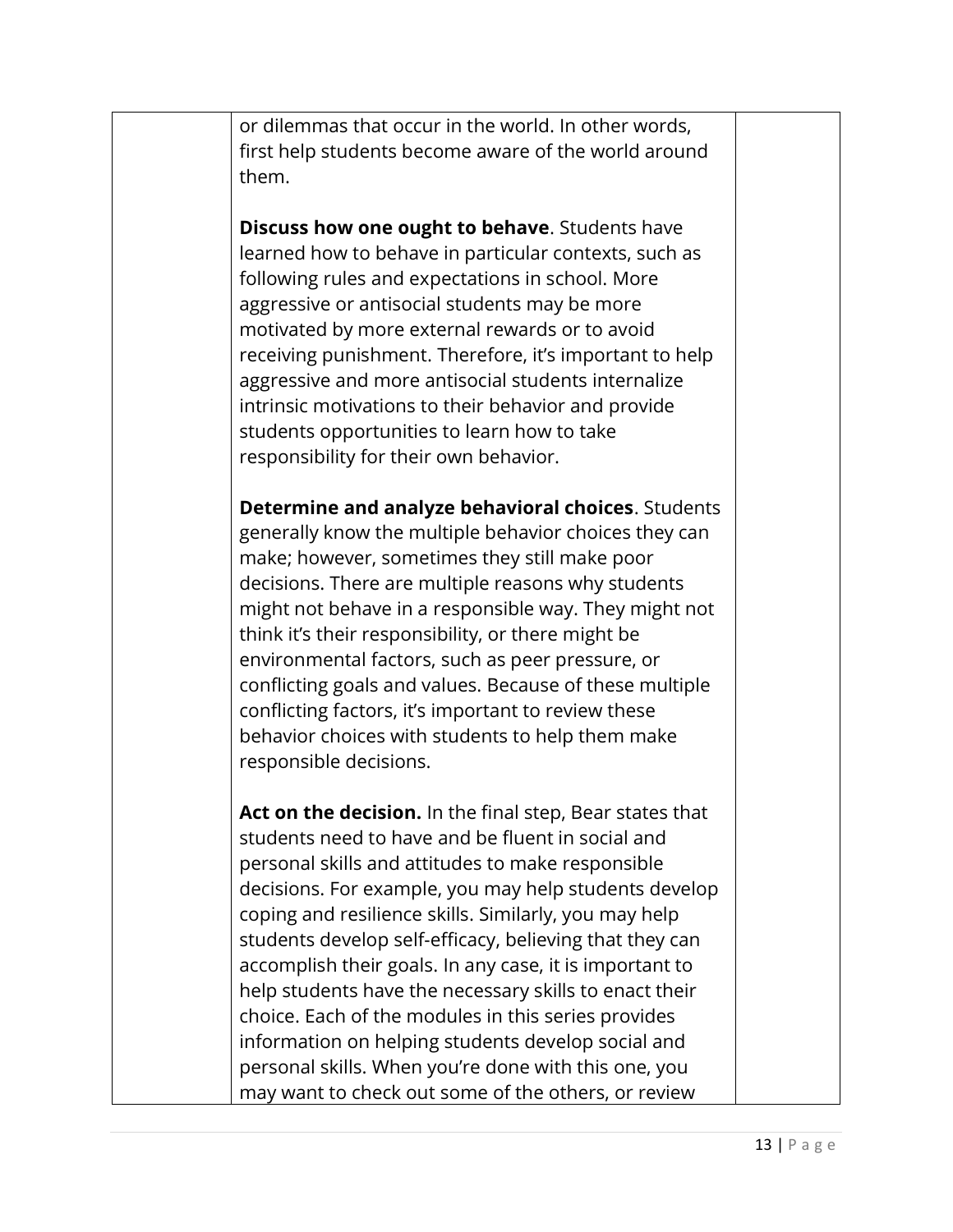|          | the Introduction module for a brief explanation of                                                                                                                                                                                                                                                                                                                                                                                                                                                                                                                                                                                                                                                                              |                                    |
|----------|---------------------------------------------------------------------------------------------------------------------------------------------------------------------------------------------------------------------------------------------------------------------------------------------------------------------------------------------------------------------------------------------------------------------------------------------------------------------------------------------------------------------------------------------------------------------------------------------------------------------------------------------------------------------------------------------------------------------------------|------------------------------------|
|          | social and personal skills.                                                                                                                                                                                                                                                                                                                                                                                                                                                                                                                                                                                                                                                                                                     |                                    |
|          |                                                                                                                                                                                                                                                                                                                                                                                                                                                                                                                                                                                                                                                                                                                                 |                                    |
| Slide 17 | <b>Advisory/Classroom Meetings</b><br>A common student-centered disciplinary practice is<br>advisory periods or classroom meetings. The goal of<br>advisories and classroom meetings is to create a time<br>and space for students to meet as a group, helping<br>them form a group identity and develop a better<br>connection to school. There are many approaches to<br>advisory. The approach in this module focuses on skill<br>development, with a specific emphasis on the<br>development of social and personal skills. It also<br>addresses skills to help resolve classroom, school, and<br>community issues identified by students. In order to<br>implement effective advisories or community meetings,<br>you can: | $\overline{\mathbf{3}}$<br>minutes |
|          | Create a safe and respectful classroom community,<br>where all students feel welcome and safe, in which all<br>students have a chance to speak without ridicule. To do<br>this, help students respect differences among their<br>classmates, develop perspective taking skills, and use<br>respectful communication skills. For example,<br>encourage students to complement one another during<br>these meetings, whether it be for a good idea, prosocial<br>behavior, or improvement.                                                                                                                                                                                                                                        |                                    |
|          | Create a consistent structure for these meetings, in<br>which you provide an agenda that can be co-created<br>with students. The meeting goals are generally open<br>ended, and the meetings allow for multiple<br>perspectives and viewpoints that invite all students to<br>participate.<br>Although it is important to have a general scope and<br>structure for your meetings throughout the year, it's<br>also important to focus on issues in the community that<br>are important to the students. Advisories or class<br>meetings should focus on finding solutions to problems                                                                                                                                          |                                    |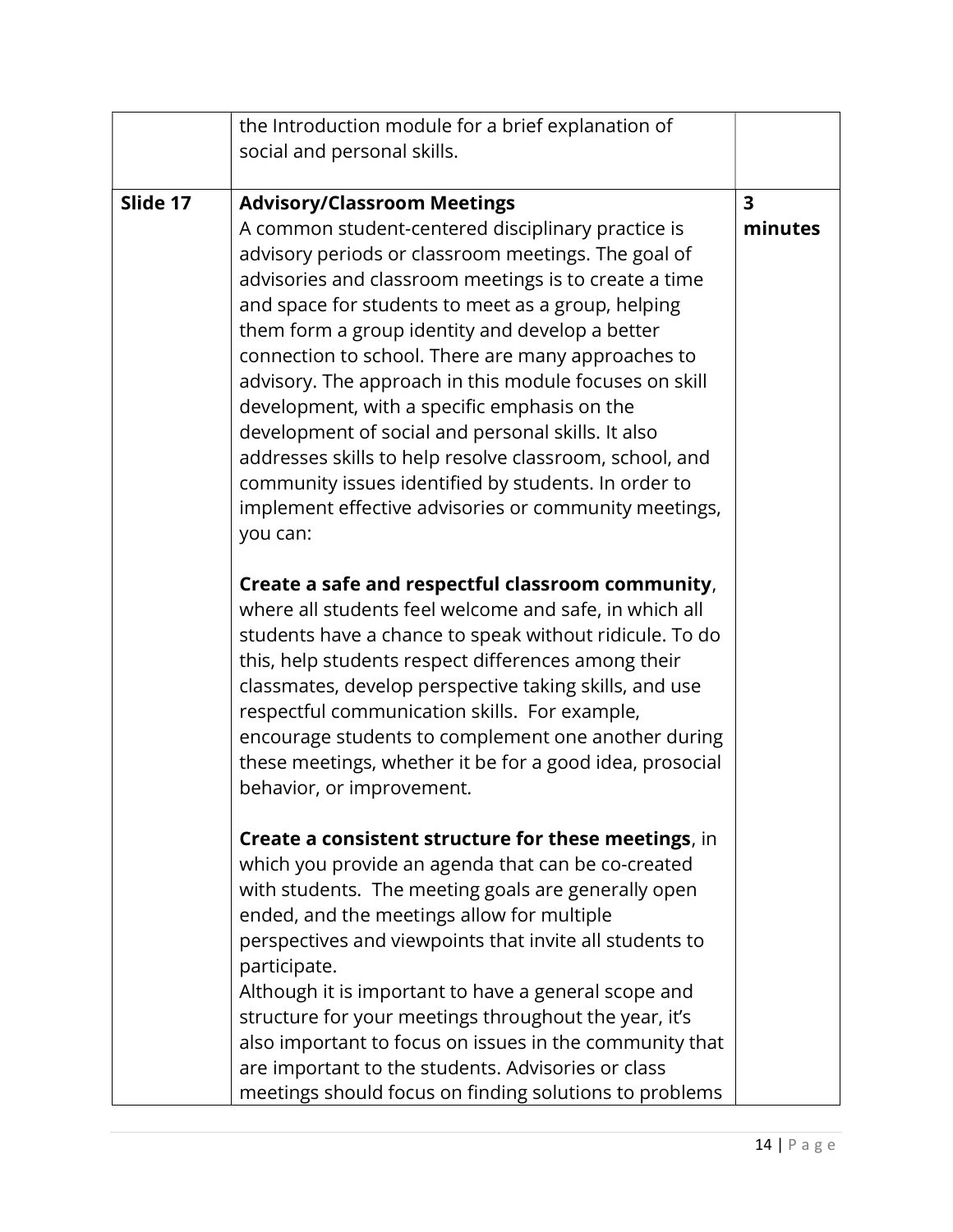| <b>Optional</b><br><b>Activity</b> | that are relevant to your students' lives. Address issues,<br>interpersonal or systemic, that are occurring within the<br>school, classroom, or the community at large. Through<br>advisory periods or classroom meetings, it's important<br>to give students a voice in their learning and feel as<br>though they are capable of making a difference in the<br>school. This gives them a sense of autonomy.<br>It is also important to use interactive activities<br>during advisory or class meetings. For example, you<br>may want to brainstorm and role play how students<br>might respond in different situations. Other examples<br>include analyzing class or personal data, interviewing<br>partners, forced choice on how students would<br>respond, creating art, or individual reflection.<br>Finally, if students develop action plans around a<br>particular topic or set a goal for the classroom or group<br>during the meeting, make sure to follow up on those<br>action plans and goals. Hold students accountable for<br>decisions that were made during these meetings, which<br>will support students taking responsibility for their own<br>decisions. | 20<br>minutes |
|------------------------------------|-------------------------------------------------------------------------------------------------------------------------------------------------------------------------------------------------------------------------------------------------------------------------------------------------------------------------------------------------------------------------------------------------------------------------------------------------------------------------------------------------------------------------------------------------------------------------------------------------------------------------------------------------------------------------------------------------------------------------------------------------------------------------------------------------------------------------------------------------------------------------------------------------------------------------------------------------------------------------------------------------------------------------------------------------------------------------------------------------------------------------------------------------------------------------------|---------------|
|                                    | What structures can you put in place at your school that<br>will allow you to implement advisory periods or class<br>meetings, supporting student ownership and<br>community building within the classroom?                                                                                                                                                                                                                                                                                                                                                                                                                                                                                                                                                                                                                                                                                                                                                                                                                                                                                                                                                                   |               |
| Slide 18                           | <b>Restorative Practices</b><br>Restorative practices center on the idea that                                                                                                                                                                                                                                                                                                                                                                                                                                                                                                                                                                                                                                                                                                                                                                                                                                                                                                                                                                                                                                                                                                 | 3<br>minutes  |
|                                    | misconduct and negative behaviors should be a                                                                                                                                                                                                                                                                                                                                                                                                                                                                                                                                                                                                                                                                                                                                                                                                                                                                                                                                                                                                                                                                                                                                 |               |
|                                    | learning opportunity. To do this, you and your                                                                                                                                                                                                                                                                                                                                                                                                                                                                                                                                                                                                                                                                                                                                                                                                                                                                                                                                                                                                                                                                                                                                |               |
|                                    | colleagues act with student input rather than acting                                                                                                                                                                                                                                                                                                                                                                                                                                                                                                                                                                                                                                                                                                                                                                                                                                                                                                                                                                                                                                                                                                                          |               |
|                                    | without student input. Restorative practices assume                                                                                                                                                                                                                                                                                                                                                                                                                                                                                                                                                                                                                                                                                                                                                                                                                                                                                                                                                                                                                                                                                                                           |               |
|                                    | that when misconduct occurs, it affects the victim, the                                                                                                                                                                                                                                                                                                                                                                                                                                                                                                                                                                                                                                                                                                                                                                                                                                                                                                                                                                                                                                                                                                                       |               |
|                                    | offender, and the broader school or classroom                                                                                                                                                                                                                                                                                                                                                                                                                                                                                                                                                                                                                                                                                                                                                                                                                                                                                                                                                                                                                                                                                                                                 |               |
|                                    | community. Unlike more traditional approaches to<br>discipline that focus on what rules have been broken,                                                                                                                                                                                                                                                                                                                                                                                                                                                                                                                                                                                                                                                                                                                                                                                                                                                                                                                                                                                                                                                                     |               |
|                                    | the goal of restorative practices is to repair any tensions                                                                                                                                                                                                                                                                                                                                                                                                                                                                                                                                                                                                                                                                                                                                                                                                                                                                                                                                                                                                                                                                                                                   |               |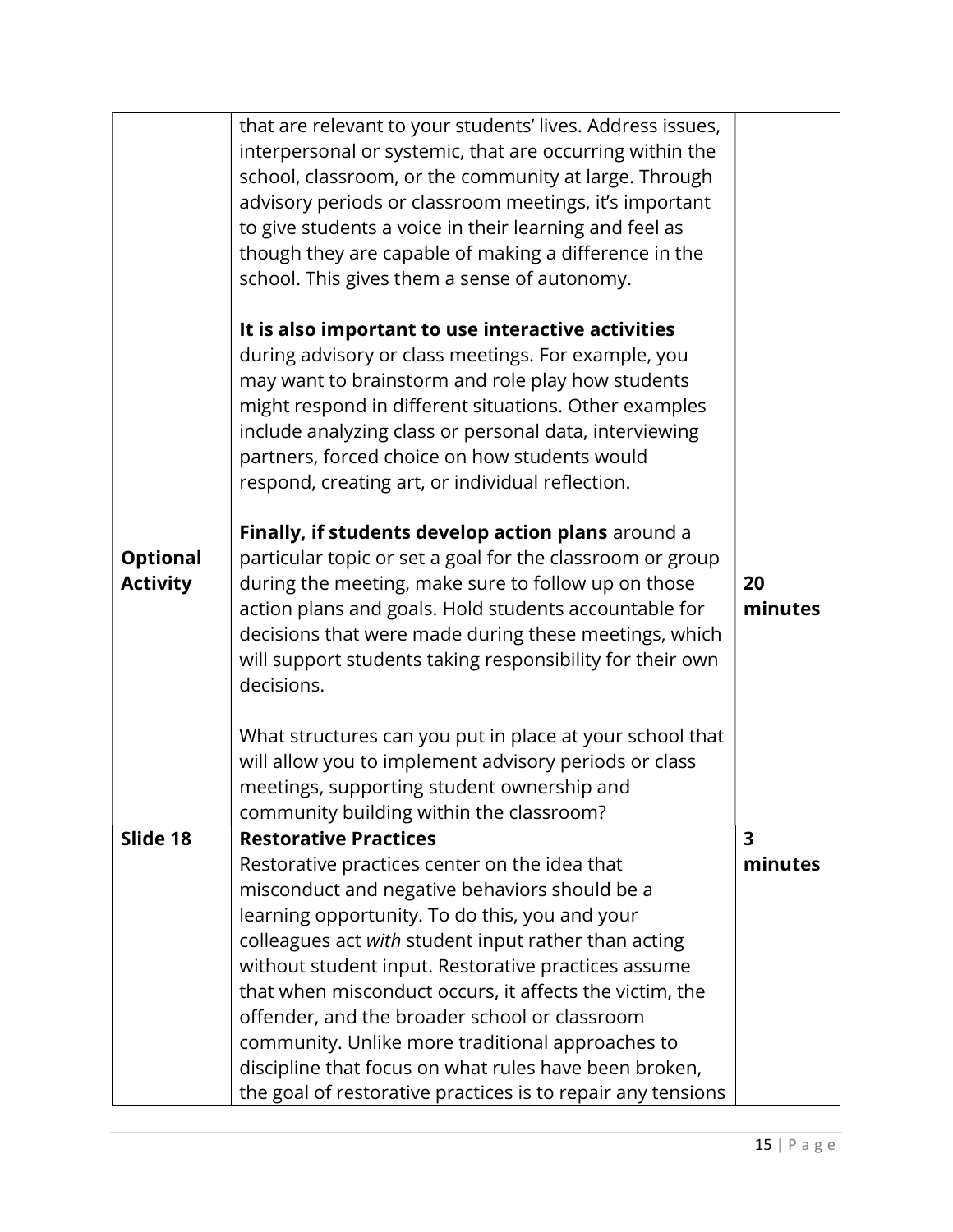or harm that has occurred, taking into account the needs of the victim and the offender.

 Restorative practices let the voices of the victim and the offender be heard, hold the offender accountable, and build relationships among members of the community.

 When you implement restorative practices, students are more likely to behave, act happier, and be more productive. Bullying can decrease and the overall climate of your classroom and school can improve.

 There are both formal and informal structures in restorative practices. Formal structures include practices like restorative conferences. Informal structures can include practices such as informal discussions.

**Restorative conferences** are meant to repair relationships and solve problems. It's not a therapy session for the victim or the offender. Conferences are meant to hold offenders accountable for their behavior. However, it's not about an authority figure determining the consequence, rather, each participant in the conference has a voice in determining how to heal the harm.

**Restorative circles** bring together more students than the more formal restorative conference. Restorative circles can be proactive, in which students discuss their own perspectives, or they can be reactive, in which the circle discusses an incident that affected the whole class. Therefore, circles have multiple purposes that can include relationship building, conflict resolution, and decision making.

Restorative discussions are informal structures in which students bring up their own worries or concerns, discuss minor disruptions that occur in the classroom,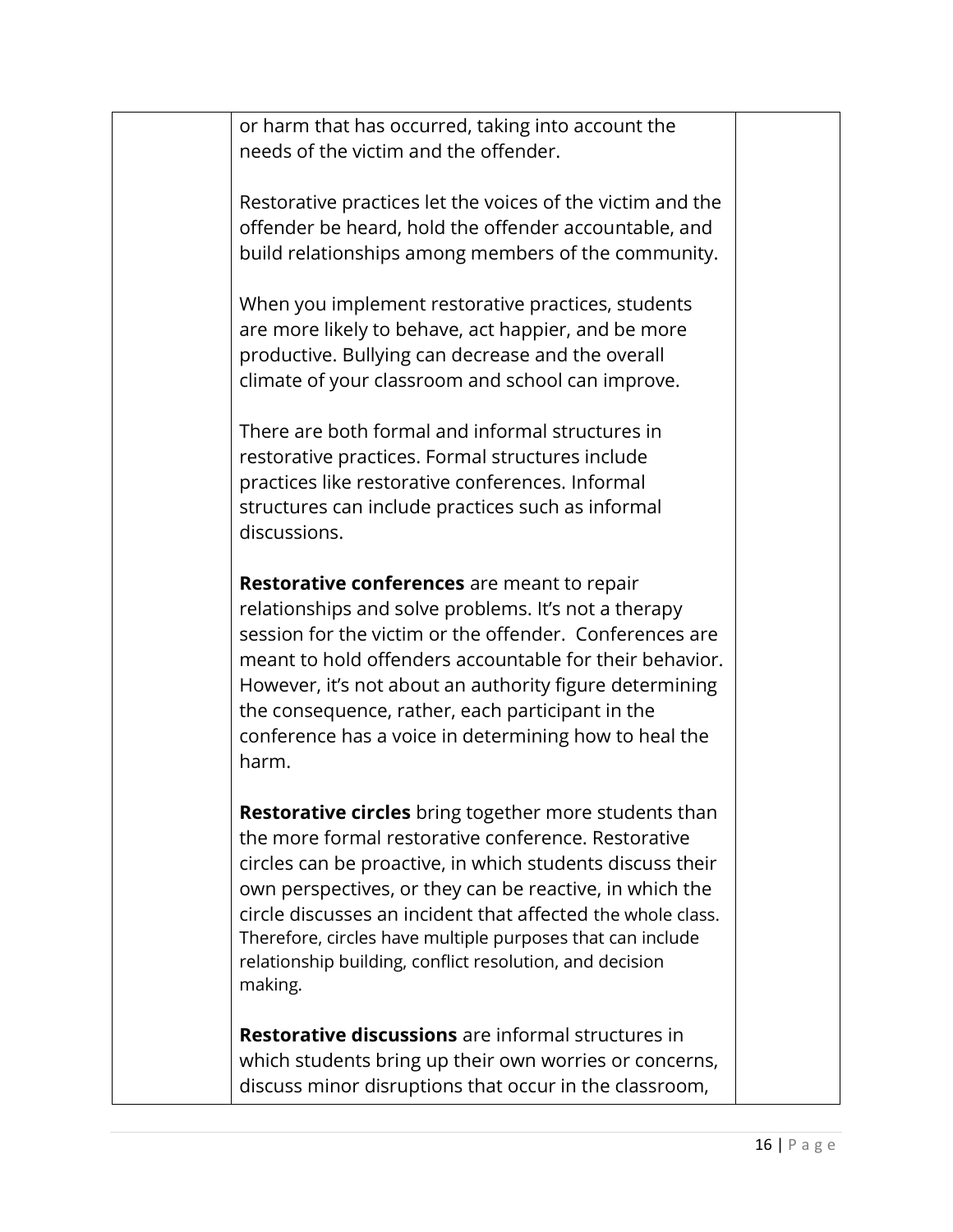| <b>Optional</b><br><b>Video</b> | or debrief after an incident that occurred in the<br>classroom. Restorative discussions often use affective<br>statements, or "I" statements, and affective questions to<br>obtain a better understanding of how students feel or<br>what they thought about a situation. For example, you<br>might state, "When you talk when I am talking, I become<br>frustrated because you are disrupting the class. Would<br>you be willing to<br>raise your hand when you want to speak?"<br>San Francisco School District Restorative Practices:<br>https://www.youtube.com/watch?v=GXeWrOZcax0 | 16<br>minutes  |
|---------------------------------|-----------------------------------------------------------------------------------------------------------------------------------------------------------------------------------------------------------------------------------------------------------------------------------------------------------------------------------------------------------------------------------------------------------------------------------------------------------------------------------------------------------------------------------------------------------------------------------------|----------------|
| Slide 19                        | <b>Correcting Misbehavior - Student Problem Solving</b>                                                                                                                                                                                                                                                                                                                                                                                                                                                                                                                                 | $\overline{2}$ |
|                                 | Many of the practices discussed, except for restorative<br>practices, have focused on what you can do to help                                                                                                                                                                                                                                                                                                                                                                                                                                                                           | minutes        |
|                                 | students manage themselves and maintain a positive                                                                                                                                                                                                                                                                                                                                                                                                                                                                                                                                      |                |
|                                 | learning environment. However, there will be times                                                                                                                                                                                                                                                                                                                                                                                                                                                                                                                                      |                |
|                                 | when you'll need to correct student behaviors that                                                                                                                                                                                                                                                                                                                                                                                                                                                                                                                                      |                |
|                                 | interfere with teaching or have the potential to harm<br>others. In these instances, it can be easy to punish                                                                                                                                                                                                                                                                                                                                                                                                                                                                           |                |
|                                 | students; however, stay true to student-centered                                                                                                                                                                                                                                                                                                                                                                                                                                                                                                                                        |                |
|                                 | disciplinary practices by helping students learn from                                                                                                                                                                                                                                                                                                                                                                                                                                                                                                                                   |                |
|                                 | their mistakes. George Bear, whose advice has been                                                                                                                                                                                                                                                                                                                                                                                                                                                                                                                                      |                |
|                                 | referenced several times earlier, mentions that there<br>are two parts to correcting behavior using self-                                                                                                                                                                                                                                                                                                                                                                                                                                                                               |                |
|                                 | discipline: student problem solving and adult problem                                                                                                                                                                                                                                                                                                                                                                                                                                                                                                                                   |                |
|                                 | solving. In both, adults and students take an active role                                                                                                                                                                                                                                                                                                                                                                                                                                                                                                                               |                |
|                                 | in taking responsibility for the misbehavior.                                                                                                                                                                                                                                                                                                                                                                                                                                                                                                                                           |                |
|                                 | Student problem solving encourages students to<br>explore why the problem behavior occurred. It helps                                                                                                                                                                                                                                                                                                                                                                                                                                                                                   |                |
|                                 | them take responsibility for that behavior and                                                                                                                                                                                                                                                                                                                                                                                                                                                                                                                                          |                |
|                                 | recognize that their behavior influences their                                                                                                                                                                                                                                                                                                                                                                                                                                                                                                                                          |                |
|                                 | relationships with others. To do this, students:                                                                                                                                                                                                                                                                                                                                                                                                                                                                                                                                        |                |
|                                 | <b>Explore what the problem behavior</b> is and why it                                                                                                                                                                                                                                                                                                                                                                                                                                                                                                                                  |                |
|                                 | occurred. They should understand that there are                                                                                                                                                                                                                                                                                                                                                                                                                                                                                                                                         |                |
|                                 | outside forces that may have influenced their behavior,                                                                                                                                                                                                                                                                                                                                                                                                                                                                                                                                 |                |
|                                 | but these outside forces didn't cause their behavior.                                                                                                                                                                                                                                                                                                                                                                                                                                                                                                                                   |                |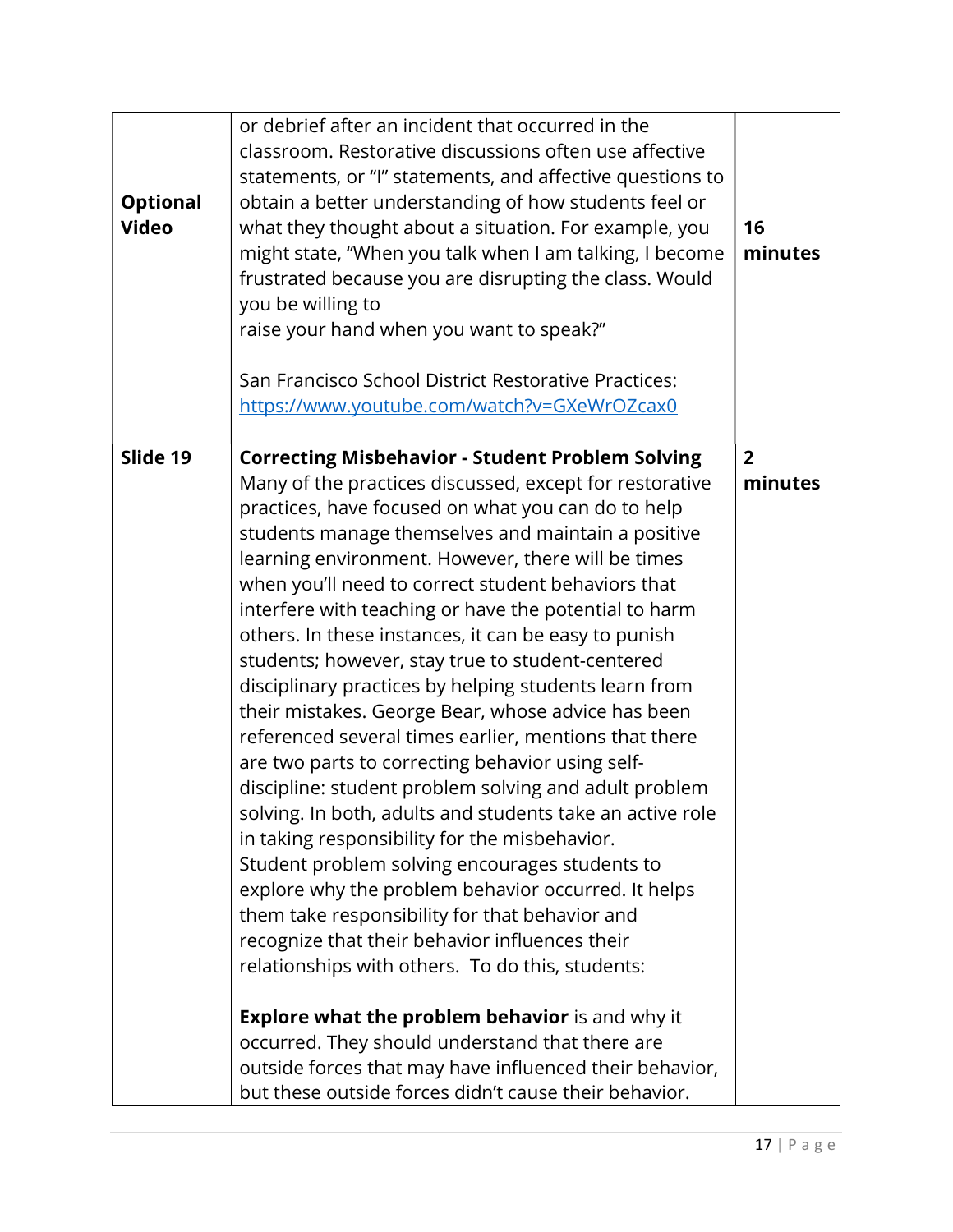|                                    | Students discuss why the behavior is actually a<br>problem, identifying why the behavior was<br>inappropriate outside of reasons like "because I'm not<br>supposed to."<br>You can help students identify ways to avoid repeating<br>the behavior, including how they can navigate their<br>environment so as not to blame their environment for<br>their behavior.                                                              |                           |
|------------------------------------|----------------------------------------------------------------------------------------------------------------------------------------------------------------------------------------------------------------------------------------------------------------------------------------------------------------------------------------------------------------------------------------------------------------------------------|---------------------------|
|                                    | Similarly, you can help them choose alternatives to<br>their behavior and evaluate the potential alternatives.<br>After they've done this, have them develop an action<br>plan of ways to correct their behavior.                                                                                                                                                                                                                |                           |
| <b>Optional</b><br><b>Activity</b> | After students have identified their new behaviors, help<br>them use self-management techniques to set goals,<br>monitor and evaluate their goals, and reward<br>themselves for accomplishing their goals.                                                                                                                                                                                                                       | 20<br>minutes             |
|                                    | Identify a process that your school or your grade-level<br>can use to help students learn to self-manage, and<br>determine ways in which you can teach and implement<br>this strategy with your students.                                                                                                                                                                                                                        |                           |
| Slide 20                           | <b>Correcting Misbehavior - Adult Problem Solving</b><br>Because student behavior is set in context, it's also<br>important for adults to take some responsibility for<br>student behavior.                                                                                                                                                                                                                                      | $\overline{2}$<br>minutes |
|                                    | You and your colleagues can reflect on the classroom<br>and school structures and practices that support or<br>hinder student behavior. For example, you may want to<br>review the disciplinary policy of the school to ensure it<br>reflects student-centered disciplinary practices. In<br>addition, you can collect data from students about how<br>they perceive the learning and disciplinary environment<br>in the school. |                           |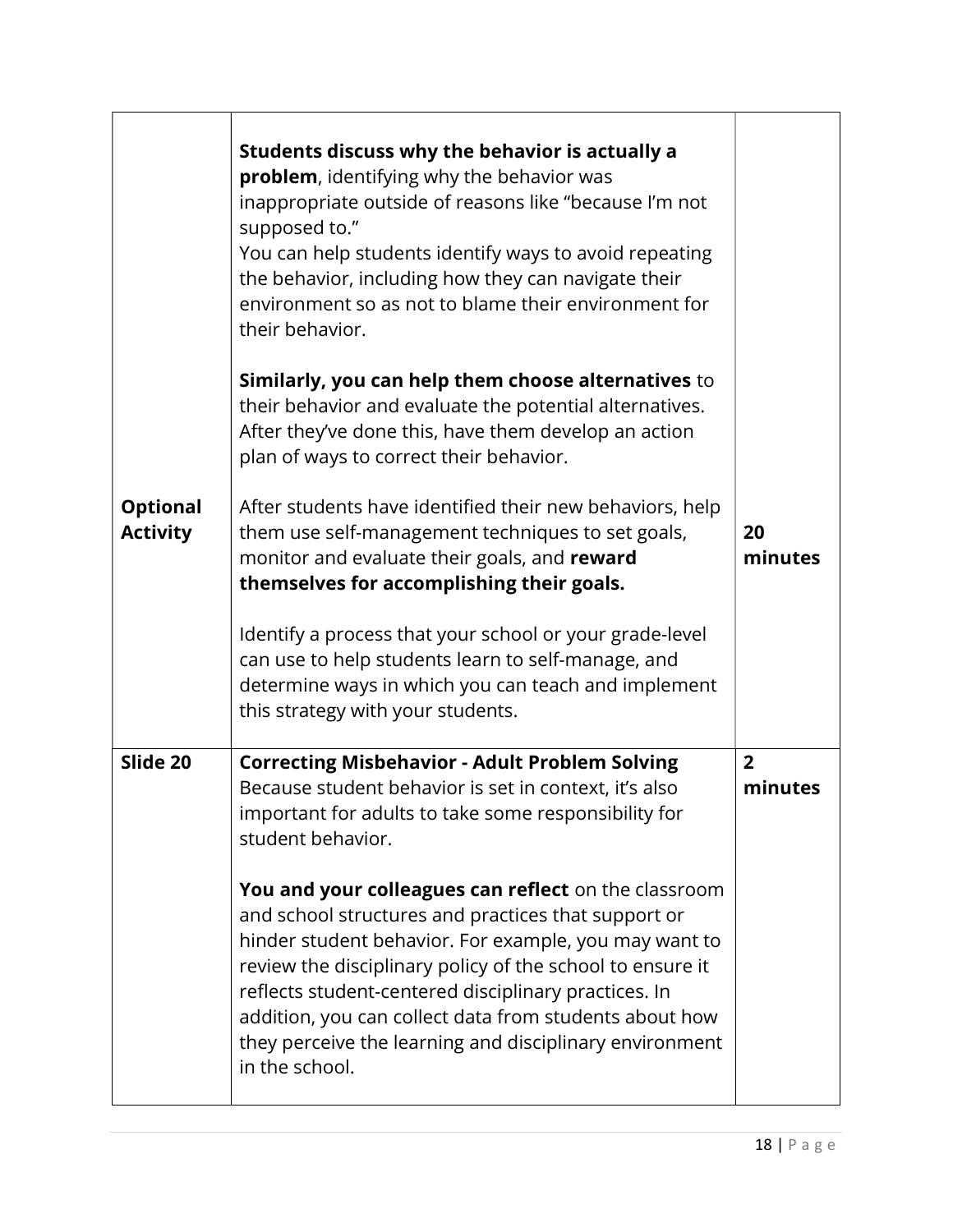| <b>Optional</b><br><b>Activity</b> | <b>Implement evidence-based programs and practices</b><br>that have a demonstrated impact in helping students<br>learn prosocial skills, including self-management and<br>responsible decision making. Social and personal<br>learning programs that have a focus on student-<br>centered discipline include the RULER approach, PATHS,<br>Developmental Designs, Caring School Community,<br>Raising Healthy Children, and Responsive Classrooms,<br>among others. Information on these programs can be<br>found in the Handout 3, Reflection and Additional<br>Information.<br>Engage families in meaningful ways in the school and<br>establish families as partners.<br>You also can help students successfully implement<br>the action plans they developed to improve their<br>own behavior. This can help to remind students about<br>the goals they set.<br>Model good social and personal skills in your<br>interactions with students and your colleagues.<br>Identify action steps that you and your school can take<br>to support student problem solving, such as taking a<br>teacher self-assessment on their own social and<br>personal competencies. For example, see Self-Assessing<br>Social and Emotional Instruction and Competencies: An<br>Online Toolkit for Teachers http://www.gtlcenter.org/sel-<br>school | 20<br>minutes             |
|------------------------------------|--------------------------------------------------------------------------------------------------------------------------------------------------------------------------------------------------------------------------------------------------------------------------------------------------------------------------------------------------------------------------------------------------------------------------------------------------------------------------------------------------------------------------------------------------------------------------------------------------------------------------------------------------------------------------------------------------------------------------------------------------------------------------------------------------------------------------------------------------------------------------------------------------------------------------------------------------------------------------------------------------------------------------------------------------------------------------------------------------------------------------------------------------------------------------------------------------------------------------------------------------------------------------------------------------------------------------------------|---------------------------|
| Slide 21                           | <b>Reflect and Plan for the Future</b><br>Thank you for participating in the Student-Centered<br>Discipline module. We encourage you to complete<br>Handout 3, Reflection and Additional Information, to help<br>you reflect on the information in this module and<br>identify ways you can use student-centered discipline in<br>your classroom.                                                                                                                                                                                                                                                                                                                                                                                                                                                                                                                                                                                                                                                                                                                                                                                                                                                                                                                                                                                    | $\overline{2}$<br>minutes |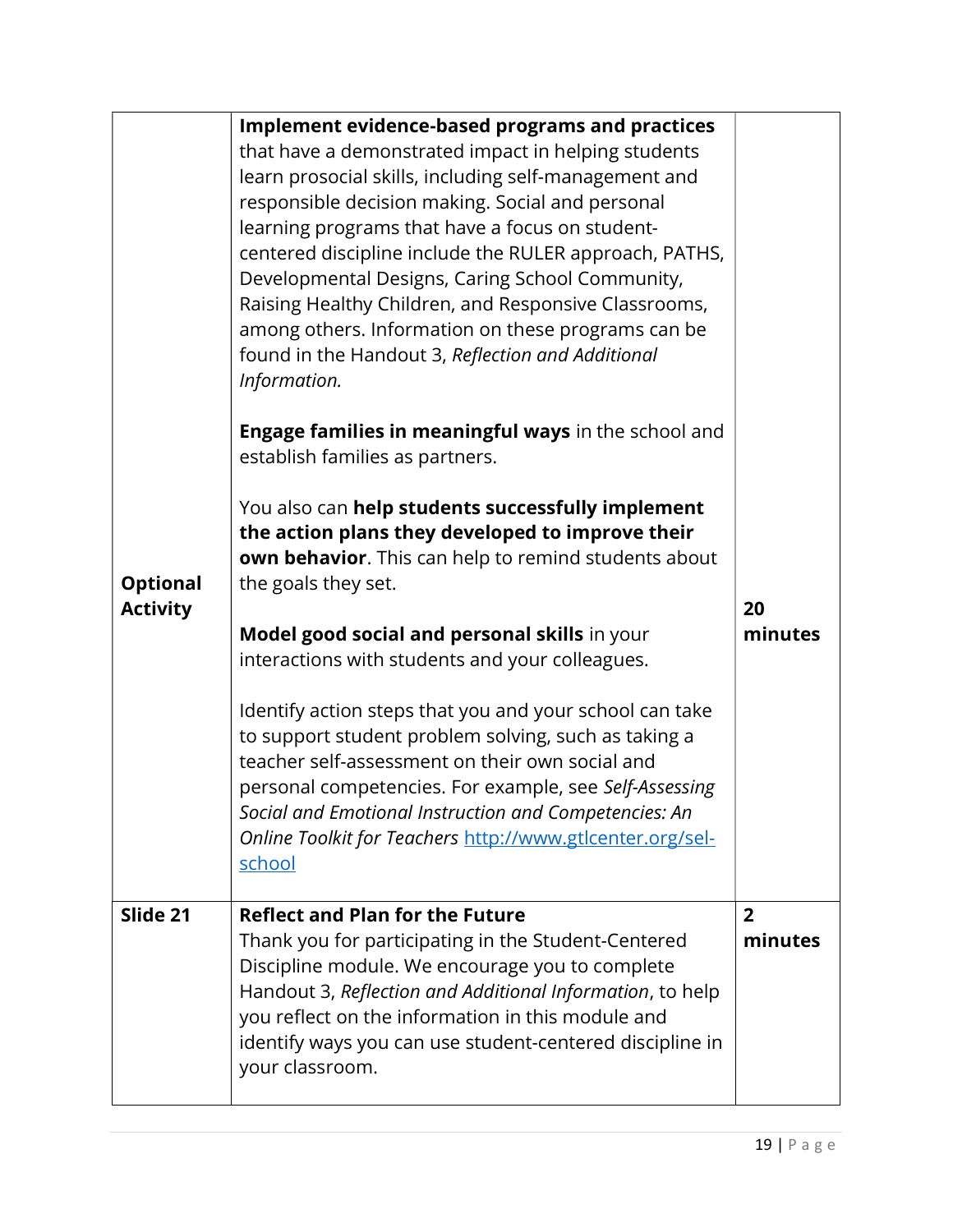|          | As you consider your own plan of action, keep in mind<br>the following helpful hints.                                                                                                                                                                                                                                                                   |          |
|----------|---------------------------------------------------------------------------------------------------------------------------------------------------------------------------------------------------------------------------------------------------------------------------------------------------------------------------------------------------------|----------|
|          | 1. Set a goal for yourself related to at least one of the<br>five approaches introduced in this module. For<br>example, you may want to find a model for<br>structuring advisory periods or classroom meetings<br>in ways that reflect the principles of student-<br>centered discipline.                                                               |          |
|          | 2. Find more information. Remember, this is an<br>introduction to the principles of student-centered<br>discipline, so you may need to find additional<br>information. Handout 3, Reflection and Additional<br>Information, contains links to social and personal<br>competency programs, advice on class meetings,<br>restorative practices, and more. |          |
|          | 3. Involve your students. Consider ways to<br>incorporate their ideas and suggestions to make<br>discipline in your classroom more student centered.<br>This can help them become accountable in part for<br>the new strategies you want to try in your<br>classroom.                                                                                   |          |
|          | 4. Consider how you might document and share your<br>progress. You may want to collaborate with a<br>colleague or share your experiences with your PLC<br>or members of your department.                                                                                                                                                                |          |
|          | If you're reviewing this information in relation to better<br>understanding the TEAM Rubric, consider how you<br>might share your action steps with coaches, mentor<br>teachers, administrators, or those who might observe<br>your class. They will benefit from knowing your efforts<br>and may be able to provide feedback on your actions.          |          |
| Slide 22 | <b>Module Evaluation</b>                                                                                                                                                                                                                                                                                                                                | 1 minute |
|          | The Tennessee Department of Education developed the                                                                                                                                                                                                                                                                                                     |          |
|          | online module in collaboration with the Center on Great                                                                                                                                                                                                                                                                                                 |          |
|          | Teachers and Leaders and the Appalachia Regional                                                                                                                                                                                                                                                                                                        |          |
|          | Comprehensive Center, which are funded by the U.S.                                                                                                                                                                                                                                                                                                      |          |